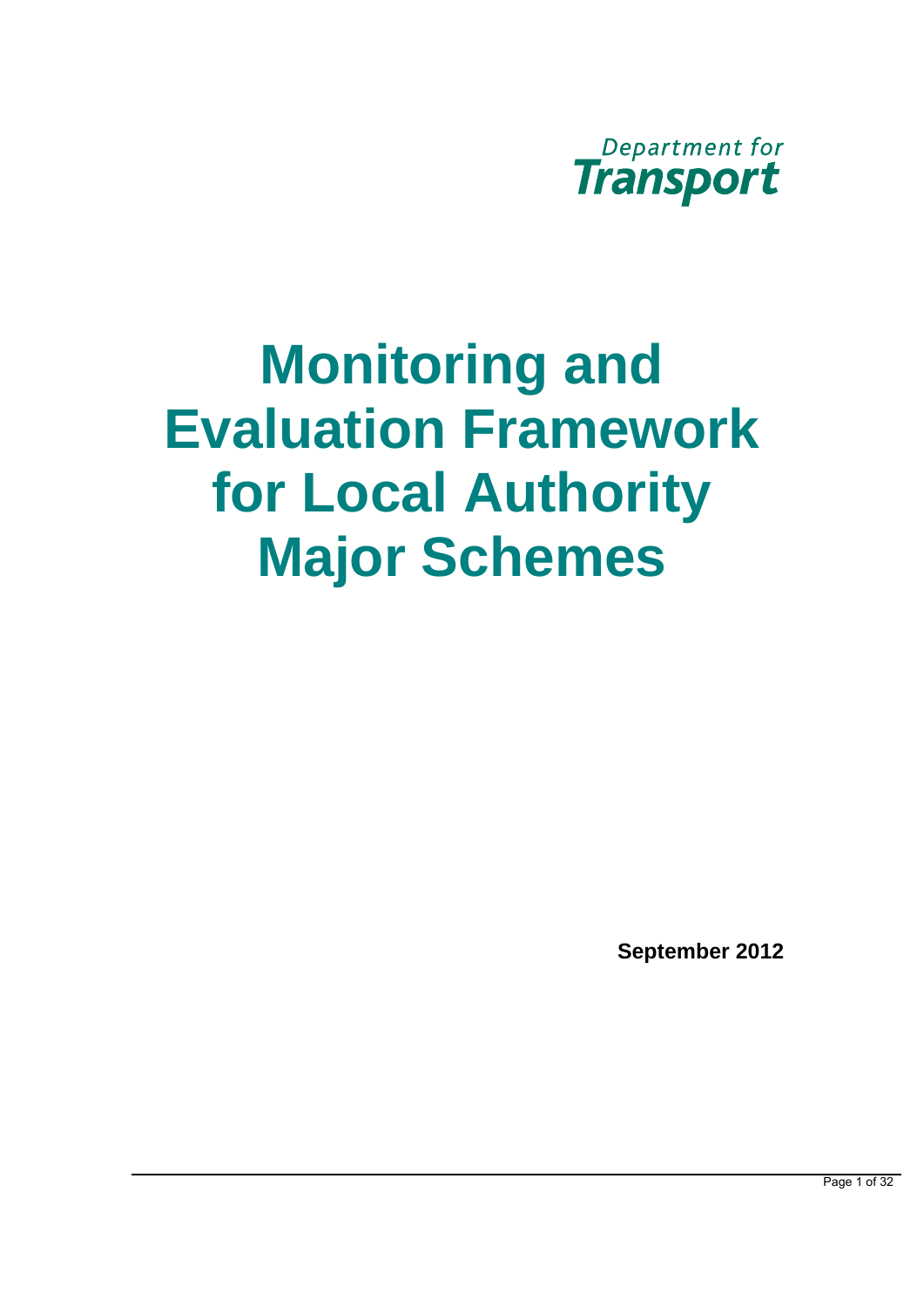The Department for Transport has actively considered the needs of blind and partially sighted people in accessing this document. The text will be made available in full on the Department's website in accordance with the W3C's Web Content Accessibility Guidelines. The text may be freely downloaded and translated by individuals or organisations for conversion into other accessible formats. If you have other needs in this regard please contact the Department.

Department for Transport Great Minster House 33 Horseferry Road London SW1P 4DR Telephone 0300 330 3000 Website www.dft.gov.uk General email enquiries **FAX9643@dft.gsi.gov.uk** 

© Crown copyright 2012

Copyright in the typographical arrangement rests with the Crown.

You may re-use this information (not including logos or third-party material) free of charge in any format or medium, under the terms of the Open Government Licence. To view this licence, visit

[www.nationalarchives.gov.uk/doc/open-government-licence/](http://www.nationalarchives.gov.uk/doc/open-government-licence/) or write to the Information Policy Team, The National Archives, Kew, London TW9 4DU, or e-mail: [psi@nationalarchives.gsi.gov.uk.](mailto:psi@nationalarchives.gsi.gov.uk)

Where we have identified any third-party copyright information you will need to obtain permission from the copyright holders concerned.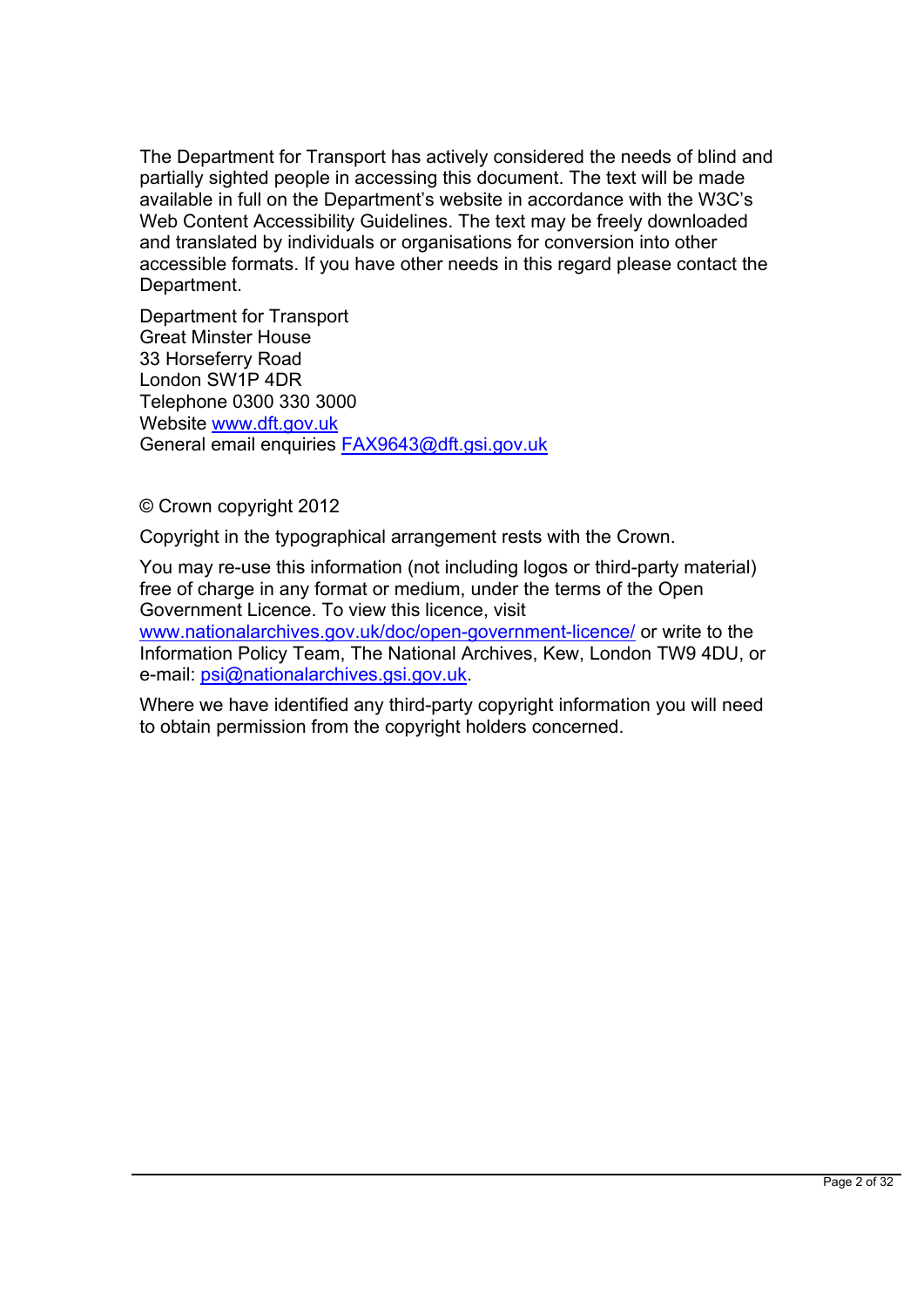## **Contents**

#### **Section Page 2018**

|                | Foreword                                                                              | 4  |
|----------------|---------------------------------------------------------------------------------------|----|
| $\mathbf 1$    | Introduction                                                                          | 5  |
| $\overline{2}$ | Monitoring and Evaluation Expectations                                                | 6  |
| $\mathfrak{S}$ | <b>Standard Monitoring</b>                                                            | 7  |
| 4              | <b>Enhanced Monitoring</b>                                                            | 8  |
| 5              | <b>Fuller Evaluation</b>                                                              | 8  |
| 6              | <b>Supplementary Evaluation Best Practice Guidance</b>                                | 9  |
| $\overline{7}$ | <b>Local Authority Engagement Process</b>                                             | 10 |
| Appendix 1     | Detailed requirements for standard monitoring                                         | 13 |
| Appendix 2     | Detailed requirements for enhanced monitoring                                         | 20 |
| Appendix 3     | Detailed requirements for fuller evaluation                                           | 22 |
| Appendix 4     | List of schemes selected for fuller evaluation                                        | 30 |
| Appendix 5     | Detailed requirements for Monitoring and Evaluation<br>Plans                          | 32 |
| Figure 1       | Local Authority Major Schemes: Monitoring and<br><b>Evaluation Engagement Process</b> | 11 |
| Table A.1      | <b>Standard Measures for All Schemes</b>                                              | 15 |
| Table A.2      | <b>Enhanced Monitoring Measures</b>                                                   | 20 |
| Table A.3      | Potential measures for fuller evaluation                                              | 25 |
| Table A.4      | Gaps in the existing evidence base                                                    | 29 |
| Table A.5      | Schemes selected for fuller evaluation                                                | 30 |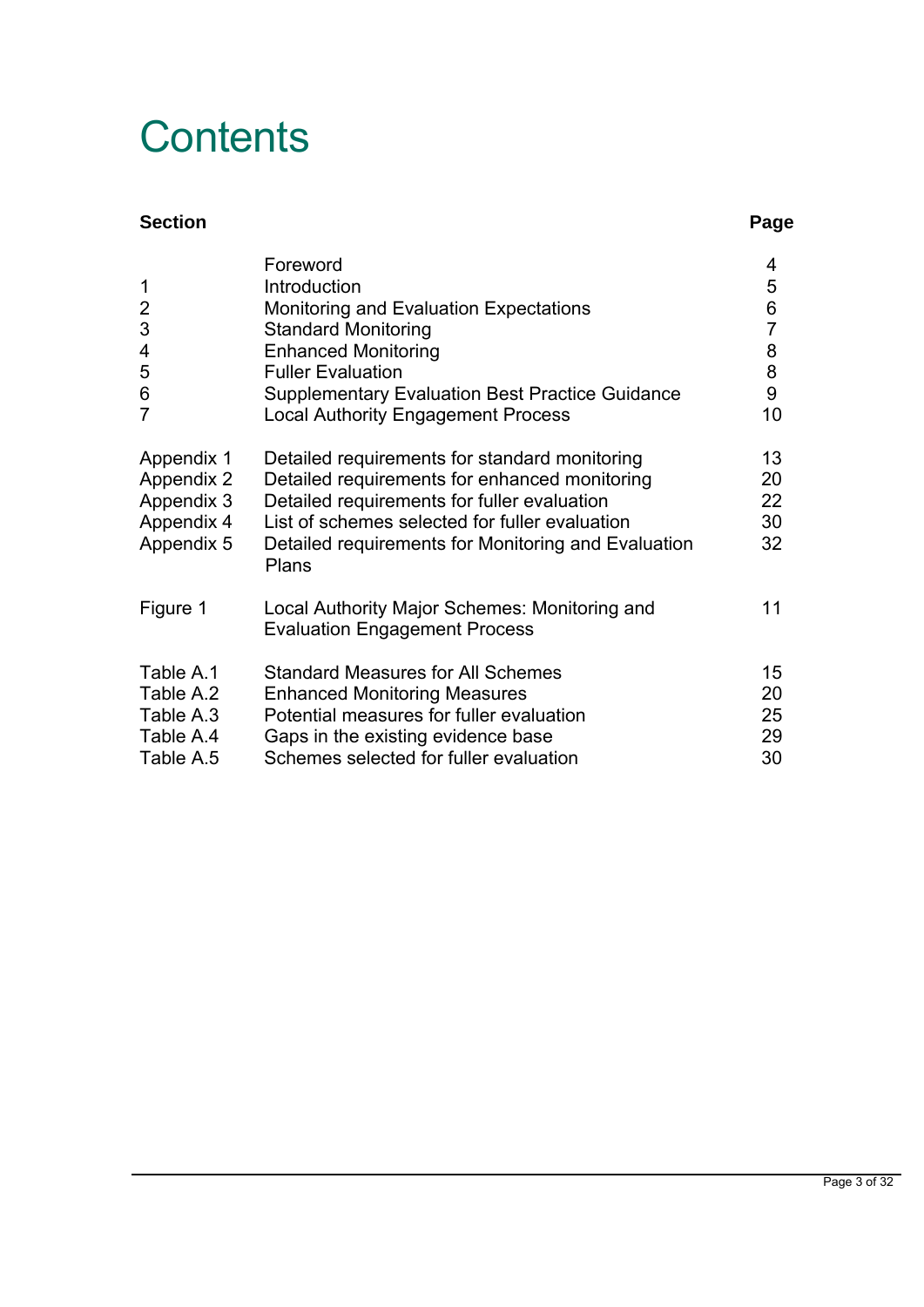## Foreword

Evaluation is an integral element in understanding how well National and Local Government are delivering services and investing public finances. In the context of Local Authority Major Schemes, demonstrating delivery of transport improvements that are good value for money and drive economic growth, whilst balancing the need for sustainability, will be vital to securing future funding. Learning about which schemes are the most effective in achieving these objectives and responding to local transport issues will build the evidence base to support future decision making and share lessons about delivery of best practice.

Although evaluation is important, we recognise that it needs to be cost effective and proportionate. This framework aims to strike a balance between ensuring evidence is available to demonstrate which schemes offer the best value for money and to facilitate programme level analysis without being too much of a burden on Local Authorities.

The role for evaluation in a world of devolved decision making will be enhanced, with the potential for future spending to be predicated on demonstration of delivery against key measures. We believe this framework sets in place sound principles for the future.

 $\sqrt{2}$ 

**John Dowie**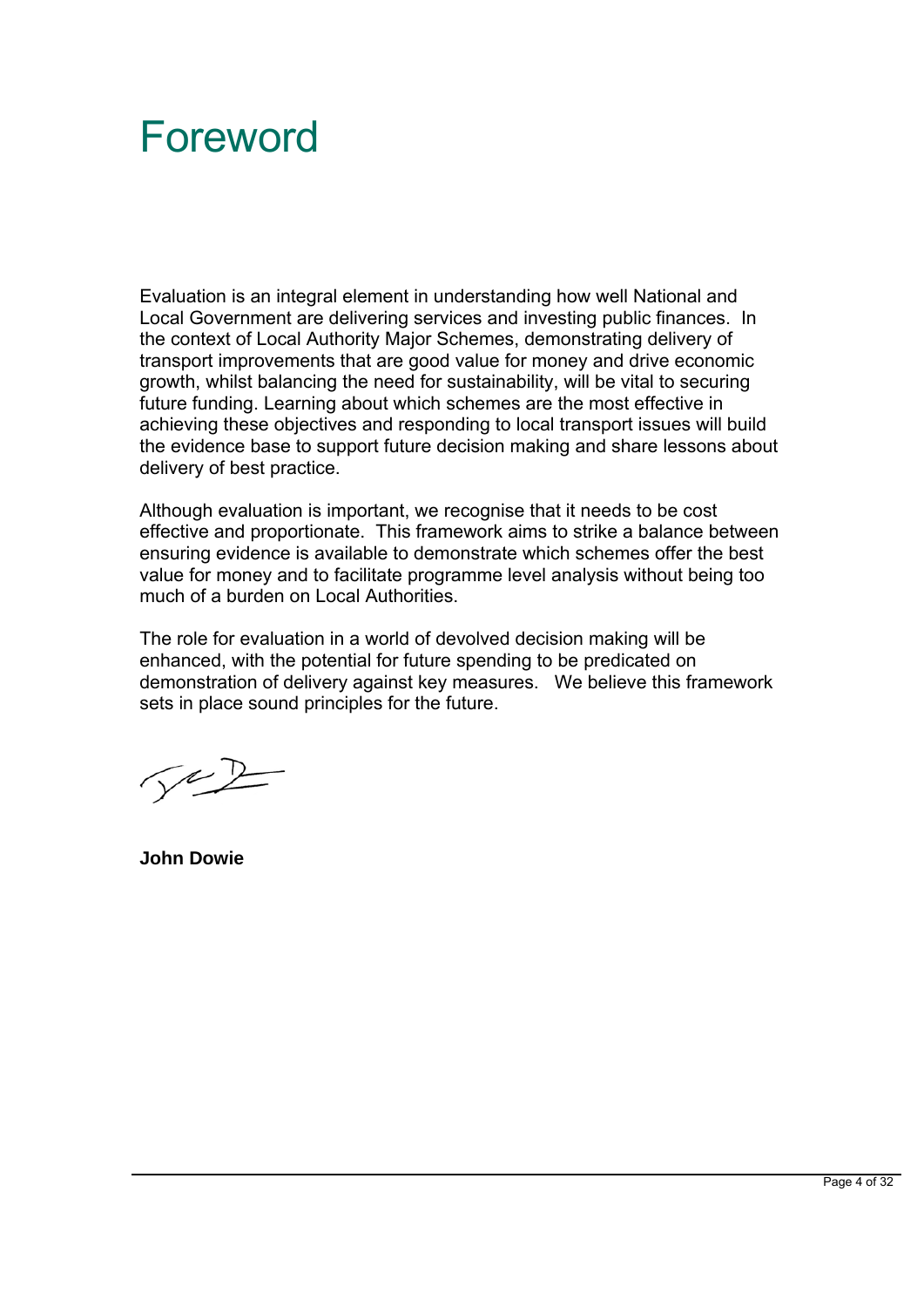#### **1. Introduction**

- 1.1 The Department is responsible for demonstrating that its funding for local-level investment has provided value for money for the taxpayer. It is also responsible for ensuring that lessons are learnt from this evidence to inform future decision making. The Departmental approach to achieving this varies to reflect the nature and scale of the programme under consideration.
- 1.2 The funding of Local Authority Major Schemes represents a substantial investment for government. Evaluating the investment in this funding stream can deliver the following objectives:
	- Provide accountability for the investment;
	- Evidence future spending decisions;
	- Learn about which schemes deliver cost-effective transport solutions;
	- Enhance the operational effectiveness of existing schemes or future schemes; and
	- Improve future initiatives based on learning.
- 1.3 The recent National Audit Office (NAO) report on Local Authority Major Schemes<sup>[1](#page-4-0)</sup> highlighted the importance of evaluation for ensuring transparent and accountable decision making. The report concluded that whilst the Department has made advances in this area, there is still scope for improvement in the coverage, quality and resourcing of evaluations.
- 1.4 The Department is therefore releasing this framework to meet our responsibilities for evaluation of Local Authority Major Schemes<sup>[2](#page-4-1)</sup>. We have aimed to make the process as consistent and proportionate as possible.
- 1.5 This evaluation system aims to be complementary with the devolution of decision making, developing a consistent evidence base to enable a clear demonstration that intended outcomes and impacts $3$  have been delivered effectively and scheme objectives have been achieved. This will provide valuable evidence to support future funding streams.
- 1.6 A consistent monitoring approach across all Local Authority Major Schemes will also facilitate programme level analysis to be carried out by the Department on a regular basis, enabling dissemination of good practice and lessons learnt across the programme.
- 1.7 The framework sets out:

<u>.</u>

<span id="page-4-1"></span><span id="page-4-0"></span><sup>&</sup>lt;sup>1</sup> National Audit Office (2011), Review of Local Authority Major Capital Transport Schemes.  $2$  This framework is aimed at schemes approved as part of the 'Supported Pool' in 2010 or the 'Development Pool' process in late 2011 and early 2012.

<span id="page-4-2"></span> $3$  For the purposes of this framework, the terms outcome and impact are defined as: **outcomes** - intermediate effects, such as changes in traffic flows or mode; **impacts** - longerterm effects on wider economic and social outcomes, such as contribution to economic growth).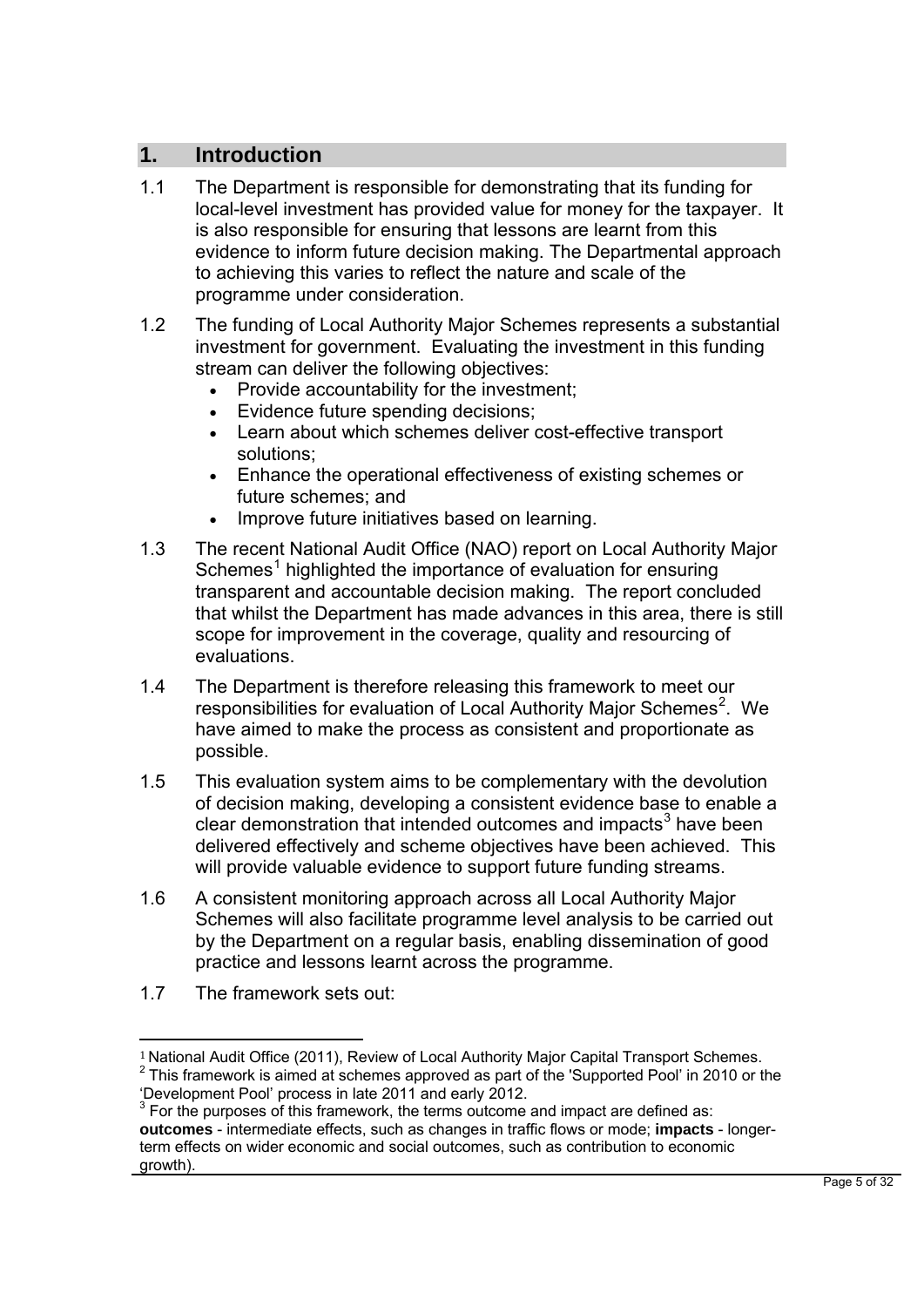- The Department's expectations for the monitoring and evaluation of Schemes and engagement with DfT - *Sections 2 and 7*;
- Standard monitoring requirements *Section 3 and Appendix 1;*
- Enhanced monitoring requirements *Section 4 and Appendix 2;*
- Fuller evaluation requirements *Section 5 and Appendix 3;*
- The schemes selected for fuller evaluation *Appendix 4* and,
- Monitoring and evaluation plan requirements *Appendix 5.*
- 1.8 The Department has been working to these guidelines in taking forward the Local Authority Major schemes' Programme, but this framework now finalises expectations and processes

#### **2. Monitoring and Evaluation Expectations**

- 2.1 The guidance in this document is primarily aimed at Local Authority Major Schemes that have been approved for funding as part of the 'Supported Pool' in 2010 or as part of the 'Development Pool' process in late 2011 and early 2012.
- 2.2 This framework reflects a move away from a blanket approach to evaluation, in which all Local Authority Major Schemes were expected to undertake a full evaluation of their scheme, to a more proportionate and targeted approach.
- 2.3 Three tiers of monitoring and evaluation<sup>[4](#page-5-0)</sup> are being introduced:
	- **Standard monitoring:** All schemes will be required to monitor and report on a standard set of measures;
	- **Enhanced monitoring**: Further measures will be monitored and reported for schemes costing more than £50m or which are anticipated to have a significant impact on particular indicators (e.g. local air quality);
	- and will be available to scheme promoters in due course. **Fuller evaluation:** A selection of schemes (listed in *Appendix 4*) will be required to undertake a fuller evaluation which consists of assessments of the delivery process, outcomes and impacts and value for money. These schemes have been selected based on the scale of investment, the nature of the scheme and the benefits to be gained from the evaluation evidence generated. Best practice evaluation guidance will be issued to support Local Authorities design fuller evaluations. It replaces previous evaluation guidance
- 2.4 This document sets out our requirements for the monitoring of schemes. However, we recognise that the design of evaluations should be tailored to the specific context of the scheme and a high

<span id="page-5-0"></span><sup>4</sup> For the purposes of this framework, **monitoring** is defined as the collection of data to check progress against planned targets and benefits. **Evaluation** is defined as the assessment of the scheme effectiveness and efficiency during and after implementation (this includes measuring the causal effect of the scheme on planned outcomes and impacts and assessing whether the anticipated benefits and value for money have been realised).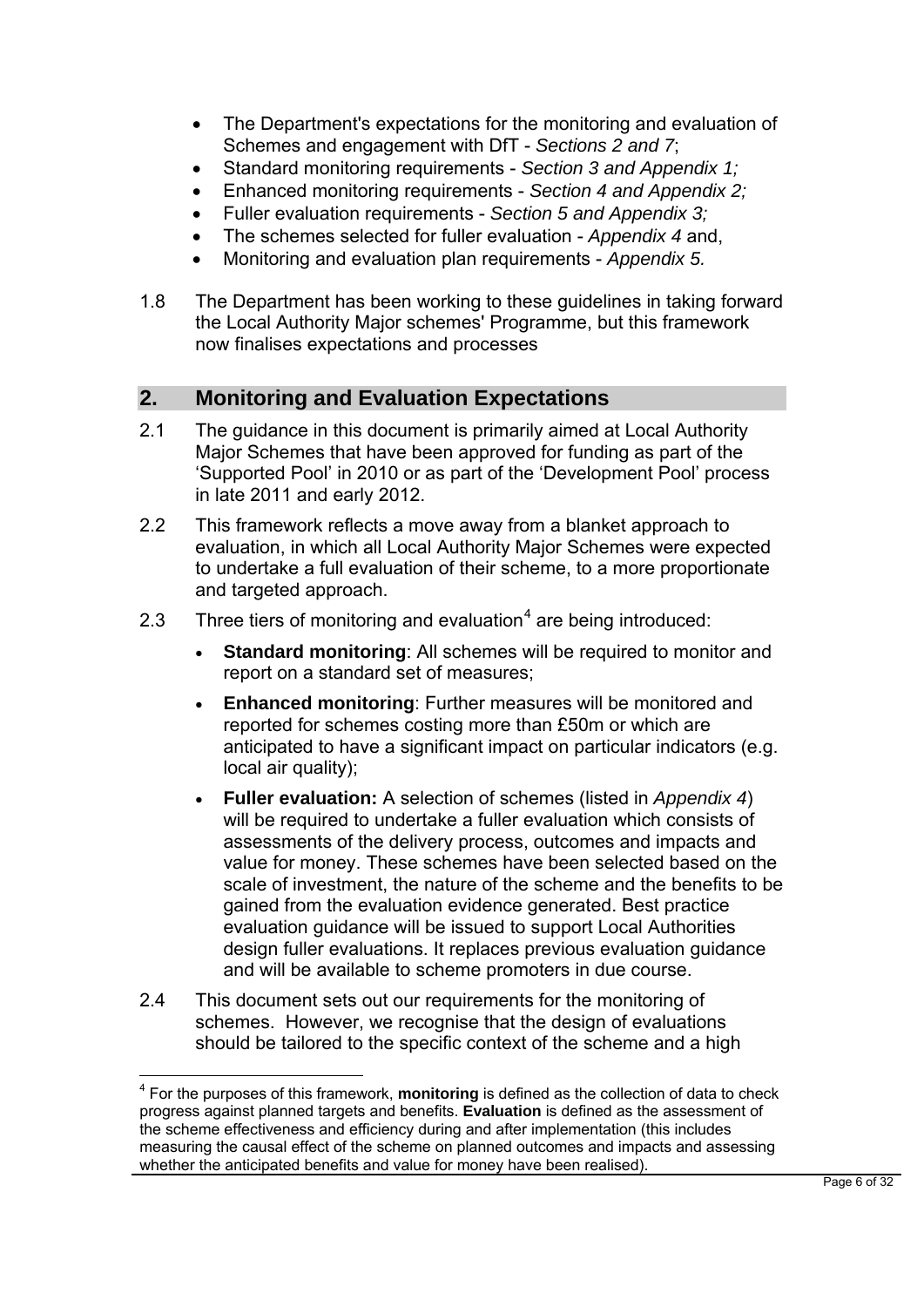level of prescription would not be suitable given the range of schemes within the programme. In the cases where schemes have been selected for fuller evaluation, Local Authority scheme promoters are responsible for designing the evaluation approach which is best suited to their scheme and the research questions which the evaluation needs to address.

- 2.5 Although this document gives a clear steer on the Department's expectation for the monitoring and evaluation of Local Authority Major Schemes, the measures highlighted here should not be seen as a constraint to scheme promoters. There may be a number of further elements that promoters may wish to measure, for local accountability purposes for example, and we would encourage promoters to do this and report such measures to the Department as well as the measures indicated.
- 2.6 Local Authority Major Schemes that were approved for funding outside the 'Supported Pool' and 'Development Pool' process should be carrying out a full evaluation in accordance with the funding conditions for the scheme. For such schemes where evaluation plans are still being developed or delivered, this framework and associated best practice evaluation guidance can be seen as a useful reference prior to submission of any plans or reports to the Department.
- 2.7 It is the responsibility of scheme promoters to fund and ensure the delivery of scheme monitoring and evaluation in line with the agreed plan<sup>[5](#page-6-0)</sup>.

#### **3. Standard Monitoring**

- 3.1 All scheme promoters are required to monitor their scheme's progress against a set of standard measures. Full details of the requirements are provided in Appendix 2 and are summarised below.
- 3.2 The following measures (covering inputs, outputs $6$ , outcomes and impacts) will be monitored for all schemes:
	- Scheme build:
	- Delivered scheme;
	- Costs;

- Scheme Objectives;
- Travel demand;
- Travel times and reliability of travel times;
- Impacts on the economy; and

<span id="page-6-0"></span><sup>&</sup>lt;sup>5</sup> Unless any changes are subsequently agreed with the Department.

<span id="page-6-1"></span> $6$  Inputs: are defined as the resources, equipment, skills which are being invested and activities undertaken to deliver the scheme and outputs: what has been delivered and how it is being used.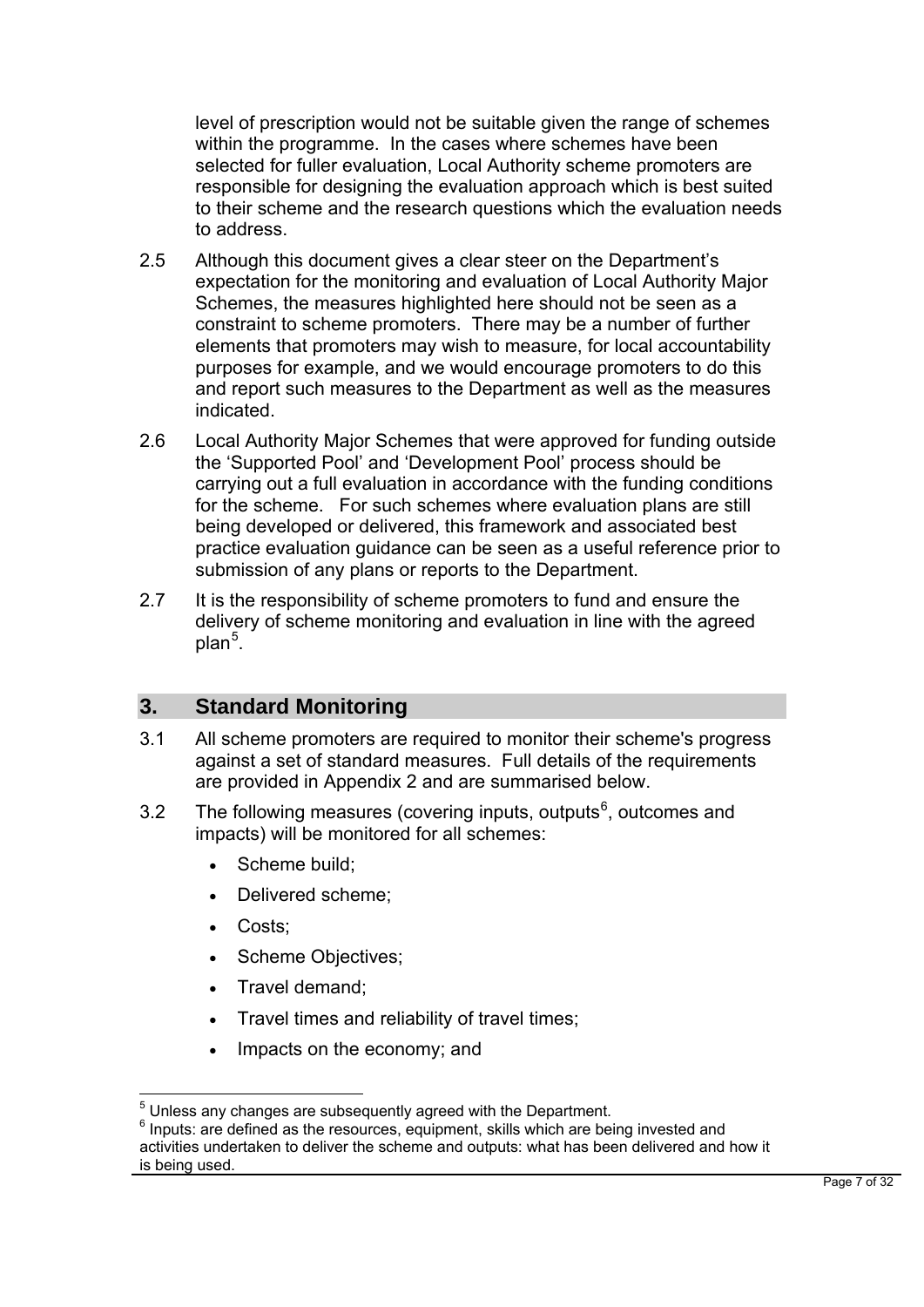- Carbon Impacts.
- 3.3 For maintenance schemes, these standard measures are likely to only need to be reported in a 'One Year After' evaluation report. For other scheme types, these and other measures will need to be reported in both a 'One Year After' and a 'Final' evaluation report.

#### **4 Enhanced Monitoring**

- 4.1 The following measures will also need to be reported for schemes with estimated outturn costs in excess of  $£50m<sup>7</sup>$  $£50m<sup>7</sup>$  $£50m<sup>7</sup>$  or where the impacts were anticipated to be significant when the scheme was assessed, and/or where complimentary data (e.g. travel demand information) suggests that there has been a significant effect:
	- Noise:
	- Local Air Quality; and,
	- Accidents.
- 4.2 Full details of the requirements are provided in Appendix 2.

#### **5 Fuller Evaluation**

- 5.1 The aim of undertaking a fuller evaluation for selected schemes is to generate evidence on:
	- Whether the scheme was delivered effectively and efficiently;
	- The causal effect of the scheme on the anticipated outcomes and whether these have contributed to the intended impacts; and,
	- Whether it had any unintended adverse or positive affects.
- 5.2 Evaluations should seek to answer the following high level questions:
	- $\bullet$  *How was the scheme delivered?* This covers the processes by which the scheme was implemented and is undertaken via a **process evaluation**;
	- *What difference did the scheme make?* This requires an assessment of the outcomes and impacts generated by the scheme and is undertaken via an **impact evaluation**; and,
	- $\bullet$  *Did the benefits justify the costs?* Once the evidence on processes and impacts is available it is important to assess whether the costs of the scheme have been outweighed by the benefits via an **economic evaluation**.
- <span id="page-7-1"></span>5.3 Fuller evaluation will build on the evidence generated through standard and enhanced monitoring<sup>[8](#page-7-1)</sup>. In particular, triangulating this data with other bespoke evaluation data collected to demonstrate the causal

<span id="page-7-0"></span> $<sup>7</sup>$  As estimated in the Full Approval application.</sup>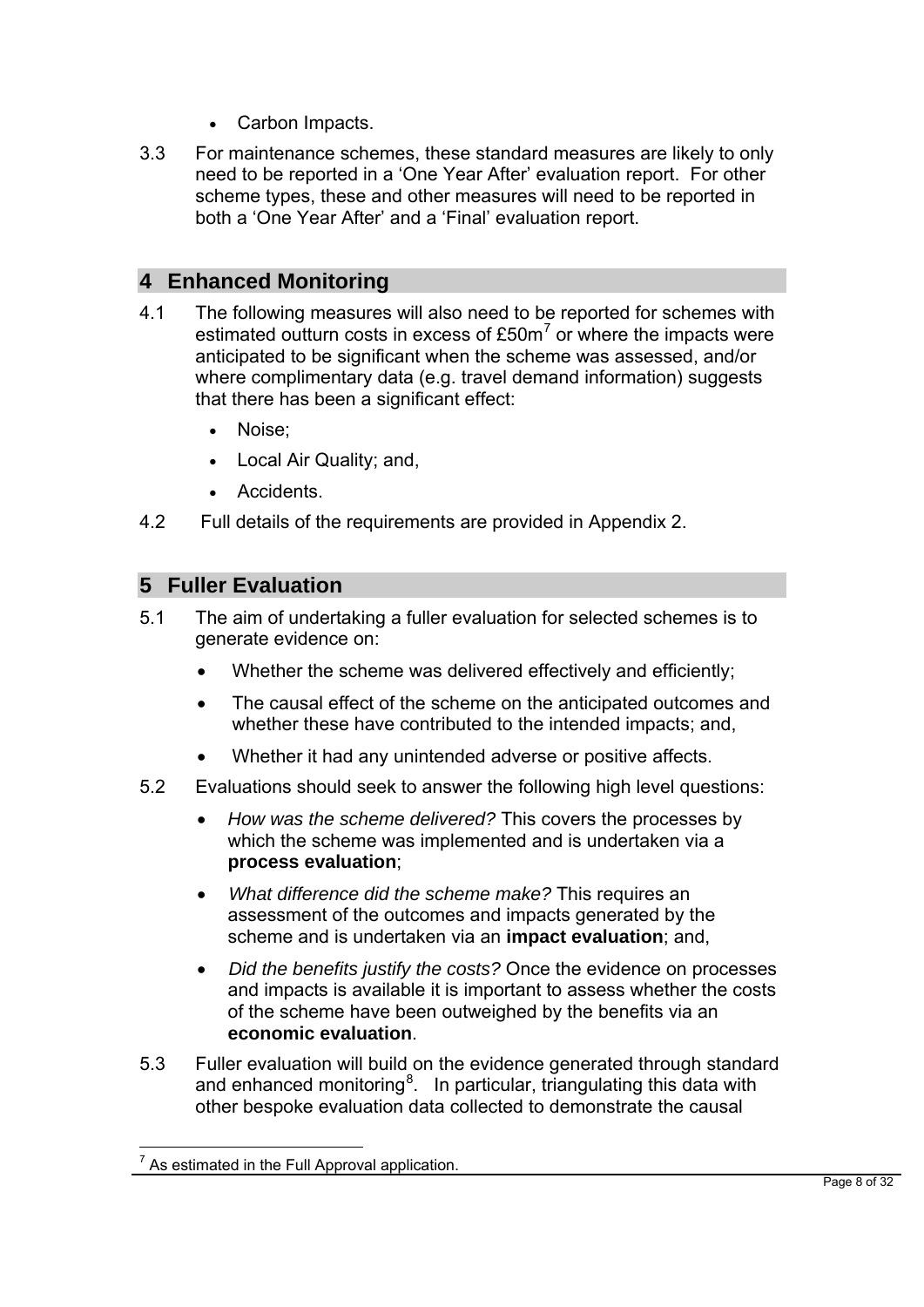pathway between the scheme and the observed outcomes and impacts.

5.4 Appendix 4 provides the list of schemes which have been selected for fuller evaluation, based on the criteria listed below, following consultation with Local Authority Major Scheme promoters. These are consistent with guidance from the National Audit Office<sup>[9](#page-8-0)</sup> and the HM Treasurv $10<sub>1</sub>$ .

| <b>Criterion</b>                  | <b>Explanation</b>                                                                                                                                                                                                 |
|-----------------------------------|--------------------------------------------------------------------------------------------------------------------------------------------------------------------------------------------------------------------|
| 1. Overall scale of the<br>scheme | The scale of the overall expenditure of the scheme as<br>well as the anticipated benefit                                                                                                                           |
| 2. Nature of the scheme           | Consideration of the need for evaluation for<br>accountability purposes based on the degree of risk /<br>sensitivity / profile and to learn lessons based on the<br>degree of innovation within the scheme design. |
| 3. Benefits from<br>evaluation    | How the evaluation evidence will add value to the<br>existing knowledge-base and how this will be used to<br>inform future investment and delivery decisions.                                                      |

- 5.5 To ensure proportionality, we have not prescribed how each scheme should be evaluated or how much resource should be allocated to it. We expect scheme promoters to design an evaluation approach which is fit-for-purpose and cost-effective. We will review each scheme's plans for evaluation within its own context and consider whether it is suitable for the specific scheme.
- 5.6 Scheme promoters are encouraged to collaborate with the scheme promoters of other similar schemes, in developing evaluation methods and approaches, if this offers economies of scale or improves consistency of approach.

#### **6 Supplementary Evaluation Best Practice Guidance**

6.1 To support Local Authority Major Scheme promoters design fuller evaluations, the DfT will be issuing a revised edition of Best Practice Guidance for Evaluating Local Authority Major Schemes which is compliant with the HMT Magenta Book and includes the latest transport evaluation guidance. This will replace the 2006 evaluation guidance.

<sup>&</sup>lt;sup>8</sup> On its own, good quality monitoring data can provide an objective assessment of changes in key metrics over time. However, it is generally not sufficient to assess the causality of the observed changes. This is needed in order to attribute the outcomes and impacts observed back to the scheme.

<sup>&</sup>lt;sup>9</sup> See Appendix two of the NAO (2011) report for the evaluation framework.

<span id="page-8-1"></span><span id="page-8-0"></span><sup>&</sup>lt;sup>10</sup> HMT (2011) Magenta Book: Guidance for evaluation.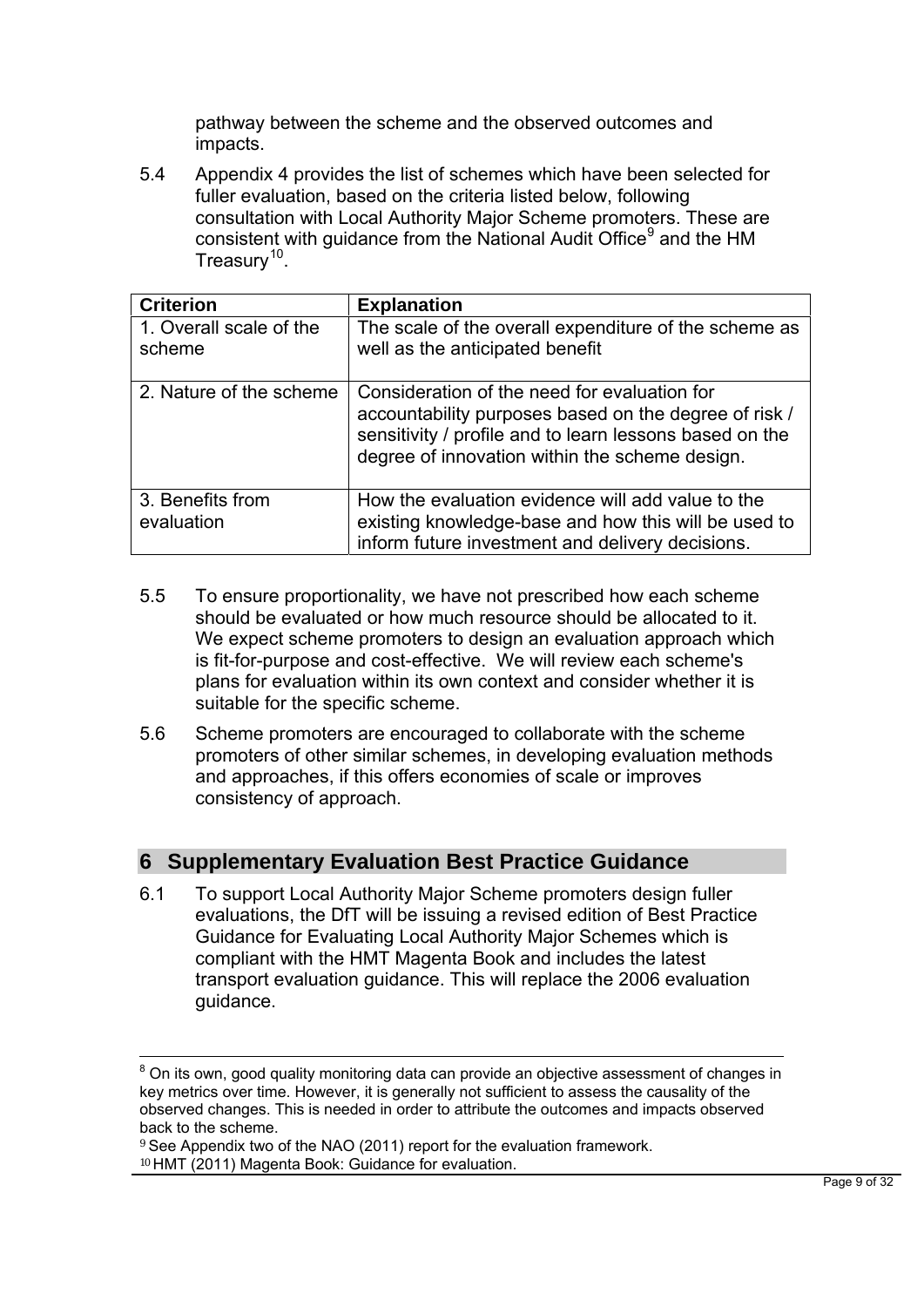#### **7 Local Authority Engagement Process**

- 7.1 Scheme promoters are expected to submit a detailed Monitoring and Evaluation Plan to the Department within 3-6 months prior to the Full Approval submission or before any data collection is programmed, whichever is the earliest.
- 7.2 The Department will provide feedback on the Monitoring and Evaluation Plan, giving advice on best practice and agreeing data collection, analysis and reporting.
- 7.3 Agreed Monitoring and Evaluation Plans should be published on the Local Authority's website for the purposes of local accountability and transparency. The Department may also make reference to these in discussions with other promoters and on its own website.
- 7.4 Further details of the contents expected in the Monitoring and Evaluation Plan are provided in Appendix 5.
- 7.5 The promoter should keep the Department informed of progress on evaluation. The process for progress reporting should be set out by promoters within the Monitoring and Evaluation Plan.
- 7.6 The timing for reporting will be agreed as part of the Monitoring and Evaluation Plan but, in most cases, is expected to be as follows:
	- An initial report based on data collected at least one year (but less than two years) after scheme opening; with a report published within two years of scheme opening.
	- A final report based on both 'one year after' data and further data collected approximately five years after scheme opening; with a report published within six years of scheme opening (this report may not be required for maintenance schemes, where the expectation is, an evaluation one year after scheme opening will suffice).
- 7.7 It is anticipated the reports will be sent to the Department in draft for comment, with the aim of publishing a report agreed by the scheme promoter and the Department. It is expected that all Evaluation Reports will be published by the scheme promoter on an appropriate website with the Department providing links from its own site.
- 7.8 The Department will periodically produce and publish meta-analysis of Local Authority Major Scheme evaluations, reporting on best practice and findings more generally on benefit realisation and attainment of objectives. This is likely to take place on an annual basis, with results published on the Department's website.
- 7.9 Figure 1 (below) shows the steps in the engagement process.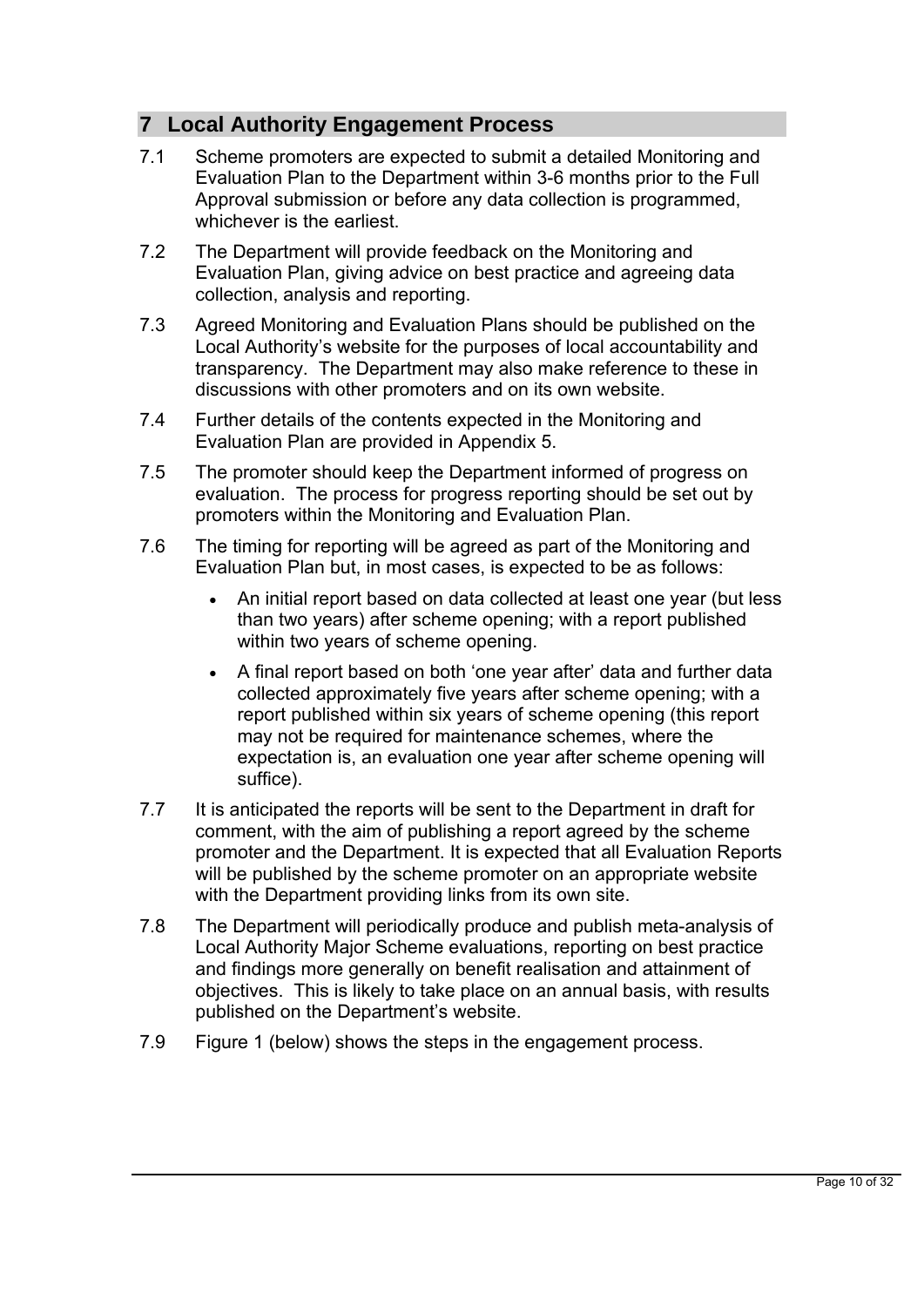**Monitoring and Evaluation Plan Full Approval Submission Evaluation Reporting – 'One year' after and 'Final' Report Pre Scheme data collection Post Scheme data collection Scheme Opening Progress Reporting DfT DfT DfT DfT Review Review Review Review** Scheme approval stage Scheme implementation Post implementation

**Figure 1 – Local Authority Major Schemes: Monitoring and Evaluation Engagement Process** 

Page 11 of 32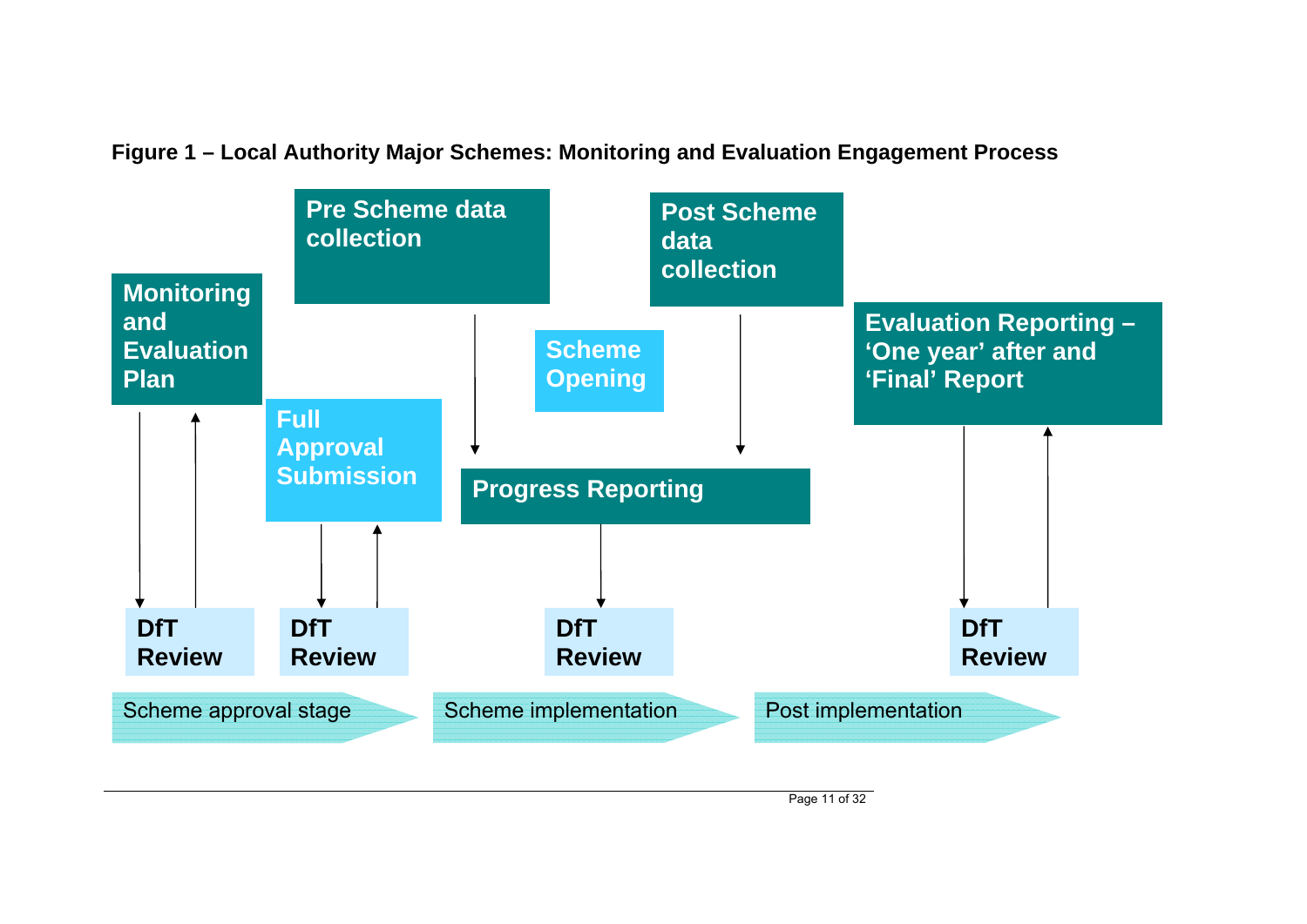## **APPENDICES**

| $\mathbf 1$ . | Detailed requirements for standard monitoring             | pg. 13 |
|---------------|-----------------------------------------------------------|--------|
| 2.            | Detailed requirements for enhanced monitoring             | pg. 20 |
| 3.            | Detailed requirements for fuller evaluation               | pg. 22 |
| 4.            | List of schemes selected for fuller evaluation            | pg. 30 |
| 5.            | Detailed requirements for Monitoring and Evaluation Plans | pg. 32 |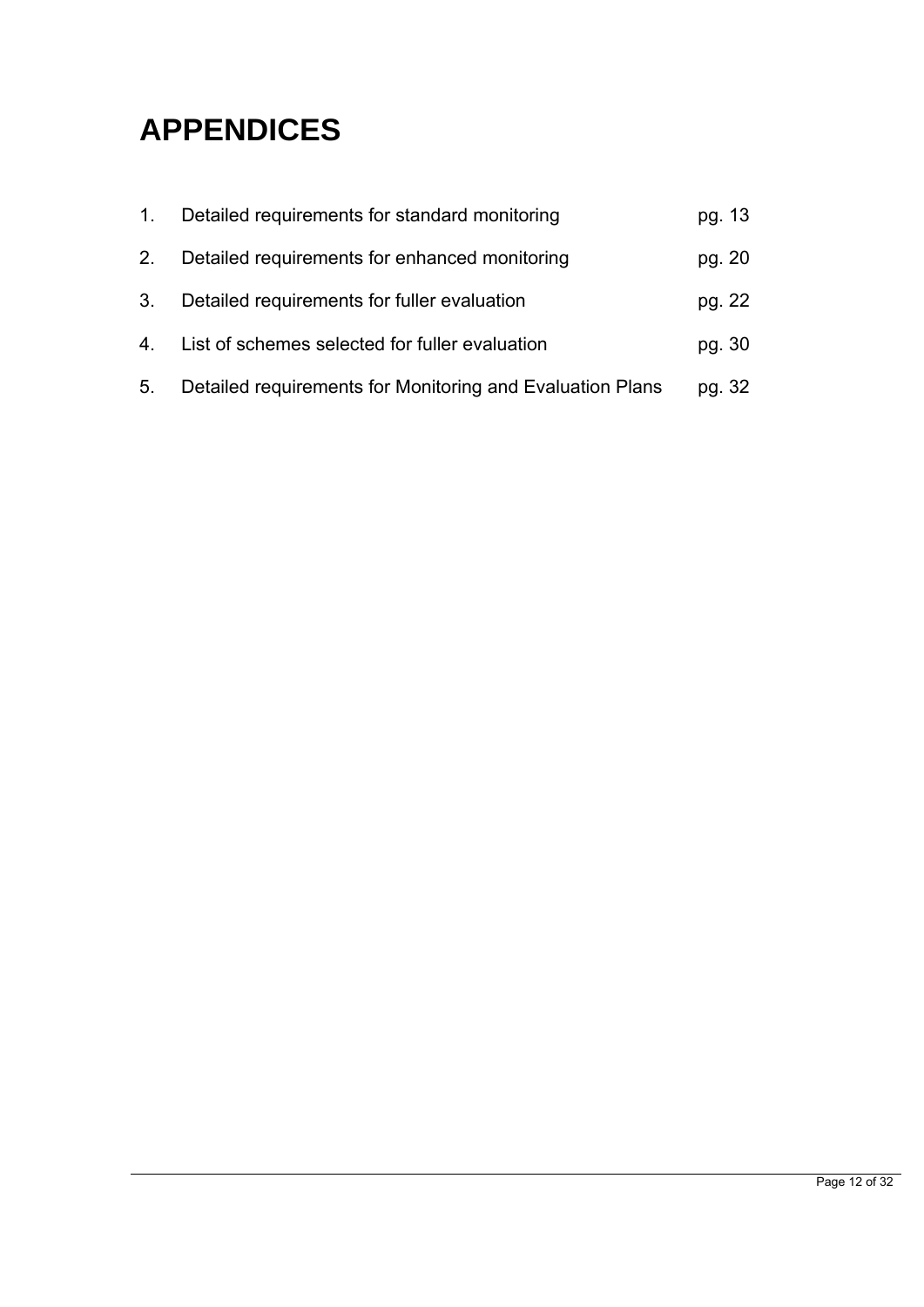#### *APPENDIX 1 – Standard Monitoring*

#### **1. Key Assumptions**

- 1.1 Scheme promoters within the Development Pool and Supported Pool are expected to follow a programme of monitoring, analysis and reporting of standard measures as outlined in this Appendix.
- 1.2 These standard measures should be seen as the minimum requirements for monitoring for all schemes. Scheme promoters may wish to collect further data to meet local objectives and should not feel constrained by the prescription included here.

#### **Timing for Data Collection and Reporting**

- 1.3 Prior to scheme construction, a Monitoring and Evaluation Plan will have been agreed with the Department.
- collected in a consistent and comparable fashion. The frequency of 1.4 In order to track change in the standard measures over time, the monitoring data should provide a time series with multiple data points data collection will depend on the data sources available; for instance, whether they are routinely collected or bespoke to the scheme and whether the data are collected continuously or intermittently. The more data points available within the timeframe provide an increased opportunity to observe and understand changes over time. However, we recognise that this will depend on the context for individual schemes, and scheme promoters are encouraged to consider the best balance between frequency of data collection and a proportionate monitoring approach.
- 1.5 The timing of the standard monitoring process is anticipated to be as follows:
	- Baseline data requirements will need to be collected / collated before / during the scheme construction<sup>[11](#page-12-0)</sup>.
	- Data used to monitor scheme delivery performance and processes should be collected during construction.
	- Initial analysis of monitoring data conducted at least one year (but less than two years) after scheme opening; with a 'One Year After' report published within two years of scheme opening<sup>12</sup>.
	- A final report based on analysis of both 'One Year After' data and enhanced with further data collected up to approximately five years

<span id="page-12-0"></span> $\overline{a}$ <sup>11</sup> Baseline data collection should be carried out as close as possible to opening year of the scheme. This may be before the scheme construction commences, however, in some cases this may be significantly into the build process, if it is clear that the data being collected will remain unaffected by the scheme whilst under construction.

<span id="page-12-1"></span> $12$  This provides sufficient time for the outcomes of the scheme to settle down (e.g. traffic flows and/or patronage, etc.). This also reduces the risk of extraneous effects masking the impacts of the scheme (i.e. changes to the land use pattern in the area through time).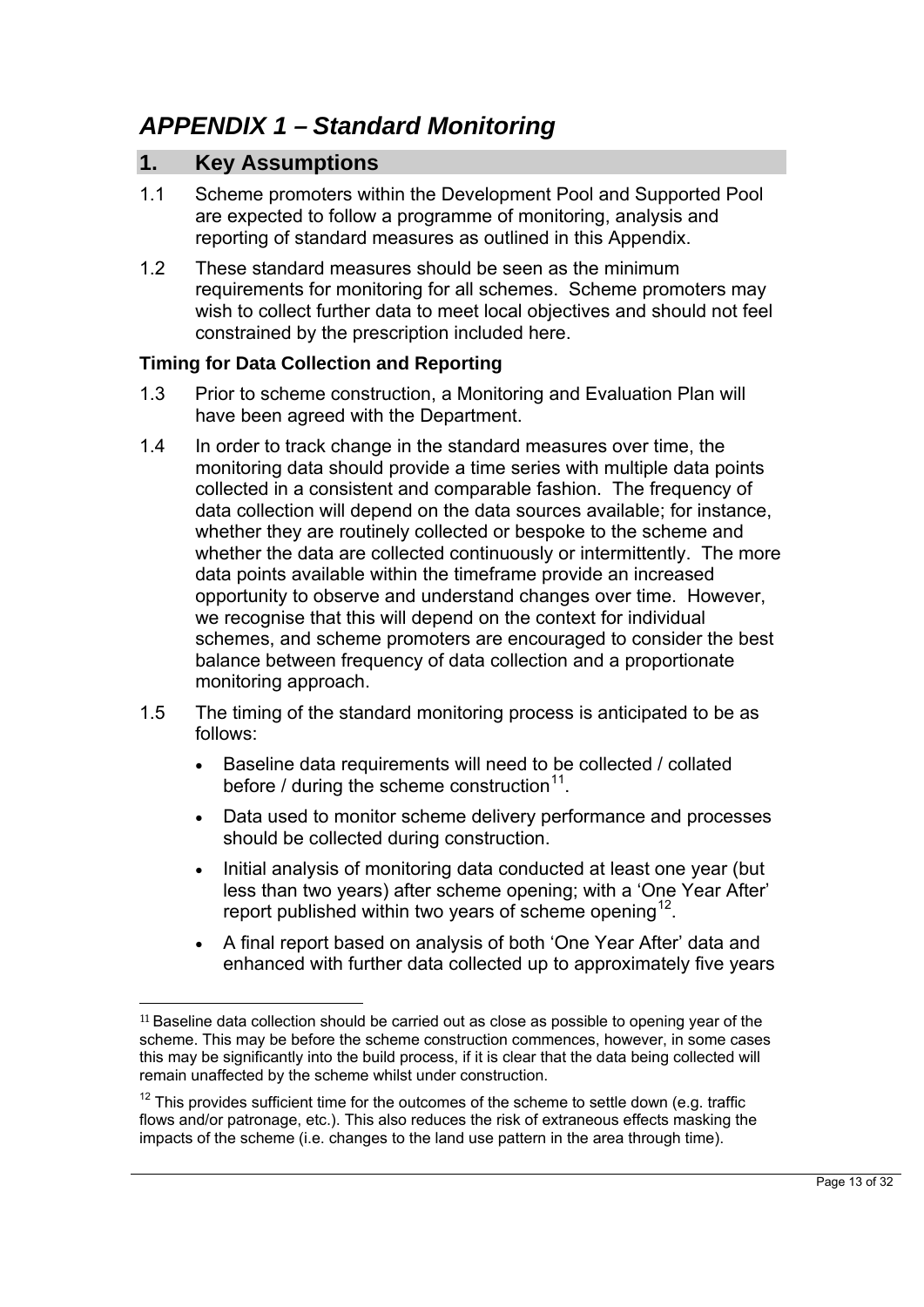after scheme opening; with a report published within six years of scheme opening<sup>[13](#page-13-0)</sup>. For maintenance schemes it is the general expectation that this report will not be required, and the 'One Year After' report<sup>14</sup> should be treated as the final report. Although, evidence should be provided in the Monitoring and Evaluation plan to support this suggestion.

- As part of the final funding bid submission (for Full Approval), it is expected that a table of forecast monitoring and evaluation<sup>1</sup> measures will be reported to enable ease of comparison with future monitoring and evaluation report output.
- 1.6 Although the general expectation on timing is outlined above, if there is good reason to alter these timings (e.g. to coincide with monitoring and evaluation of adjacent schemes) then this issue should be presented in the Monitoring and Evaluation Plan.

#### **Logic Mapping**

1.7 To support the monitoring and evaluation process, schemes need to clearly articulate the assumptions underpinning how the scheme will deliver the intended outcomes and impacts. Logic mapping<sup>[16](#page-13-3)</sup> should be undertaken to present the schemes causal pathways (the chain of connections showing how a scheme is expected to achieve desired results and anticipated benefits). It is anticipated that the logic mapping will be informed by analysis of the existing evidence base as far as possible. A number of nested logic maps may be required depending on how complex the causal pathways are. As a minimum the overarching scheme map should be presented in the Monitoring and Evaluation Plan.

#### **Assessment of Value for Money**

1.8 For schemes which will not be undertaking a fuller evaluation, the findings from the standard monitoring should be analysed in detail, with conclusions drawn in the reporting about the implications of the findings on the Value for Money of the scheme. In some cases this may take the form of a qualitative assessment about whether the monitoring data collected suggests that the ex-ante appraisal values remain valid.

<span id="page-13-0"></span> $\overline{a}$  $13$  This data analysis and synthesis will enable reporting on those elements that may have a longer lag time and/or require time series data for robust assessment to be carried out (e.g. accidents). This report should include findings from the monitoring of the outcomes and longer term impacts of the scheme.

<span id="page-13-1"></span> $14$  Scheme promoters should consider the scope and timing of the reporting in their Monitoring and Evaluation Plans. .

For schemes selected for fuller evaluation.

<span id="page-13-3"></span><span id="page-13-2"></span><sup>&</sup>lt;sup>16</sup> For guidance on developing logic maps see "Logic Mapping: Hints and Tips guide" The Tavistock Institute (2010). http://www.dft.gov.uk/publications/logic-mapping-advice-guide/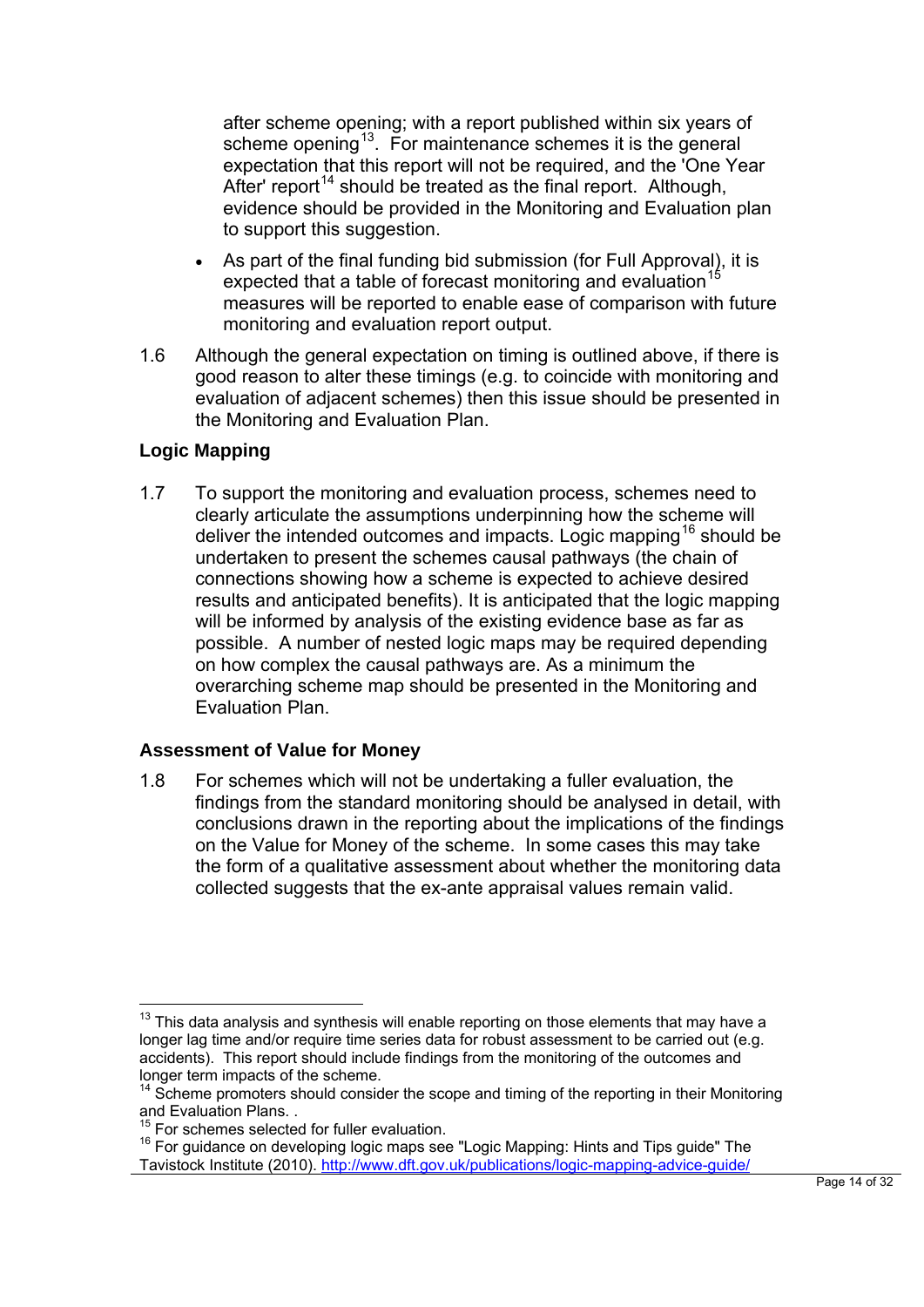#### **2 Measures to be Monitored for All Schemes**

- 2.1 As a general rule, the measures have been included on the basis of their importance to demonstrating accountability and improving the particular areas of knowledge. Consideration has been given to the likely level of resource needed for data collection and analysis and a proportionate approach has been adopted which will allow some programme analysis and provide the opportunity to disseminate good practice.
- 2.2 The various measures are considered in terms of the key stages of the scheme as follows:
	- Inputs (i.e. what is being invested in terms of resources, equipment, skills and activities undertaken to deliver the scheme).
	- Outputs (i.e. what has been delivered and how it is being used, such as roads built, bus services delivered).
	- Outcomes (i.e. intermediate effects, such as changes in traffic flows, modal shifts).
	- Impacts (i.e. longer-term effects on wider social and economic outcomes, such as supporting economic growth).
- 2.3 A summary table of the required measures for all schemes is provided below. As well as showing the core required measures, this table also shows the stage that is being measured, timing of the data collection exercise and the rationale for collection of the data (i.e. whether the objective of the data collection is to support accountability or development of knowledge).

| <b>Item</b>                                 | <b>Stage</b>                 | <b>Data Collection</b><br>timing                            | <b>Rationale</b>              |
|---------------------------------------------|------------------------------|-------------------------------------------------------------|-------------------------------|
| Scheme Build                                | Input                        | During delivery                                             | Knowledge                     |
| Delivered Scheme                            | Output                       | During delivery / post<br>opening                           | Accountability                |
| Costs                                       | Input                        | During delivery / post<br>opening                           | Accountability                |
| <b>Scheme Objectives</b><br>(Maximum three) | Output / Outcome /<br>Impact | Pre or during delivery /<br>post opening (up to 5<br>years) | Accountability                |
| <b>Travel Demand</b>                        | Outcome                      | Pre or during delivery /<br>post opening (up to 5<br>years) | Accountability /<br>Knowledge |
| Travel Times and<br>Reliability             | Outcome                      | Pre or during delivery /<br>post opening (up to 5<br>years) | Accountability /<br>Knowledge |

| Table A1 – Standard Measures for All Schemes |  |  |
|----------------------------------------------|--|--|
|----------------------------------------------|--|--|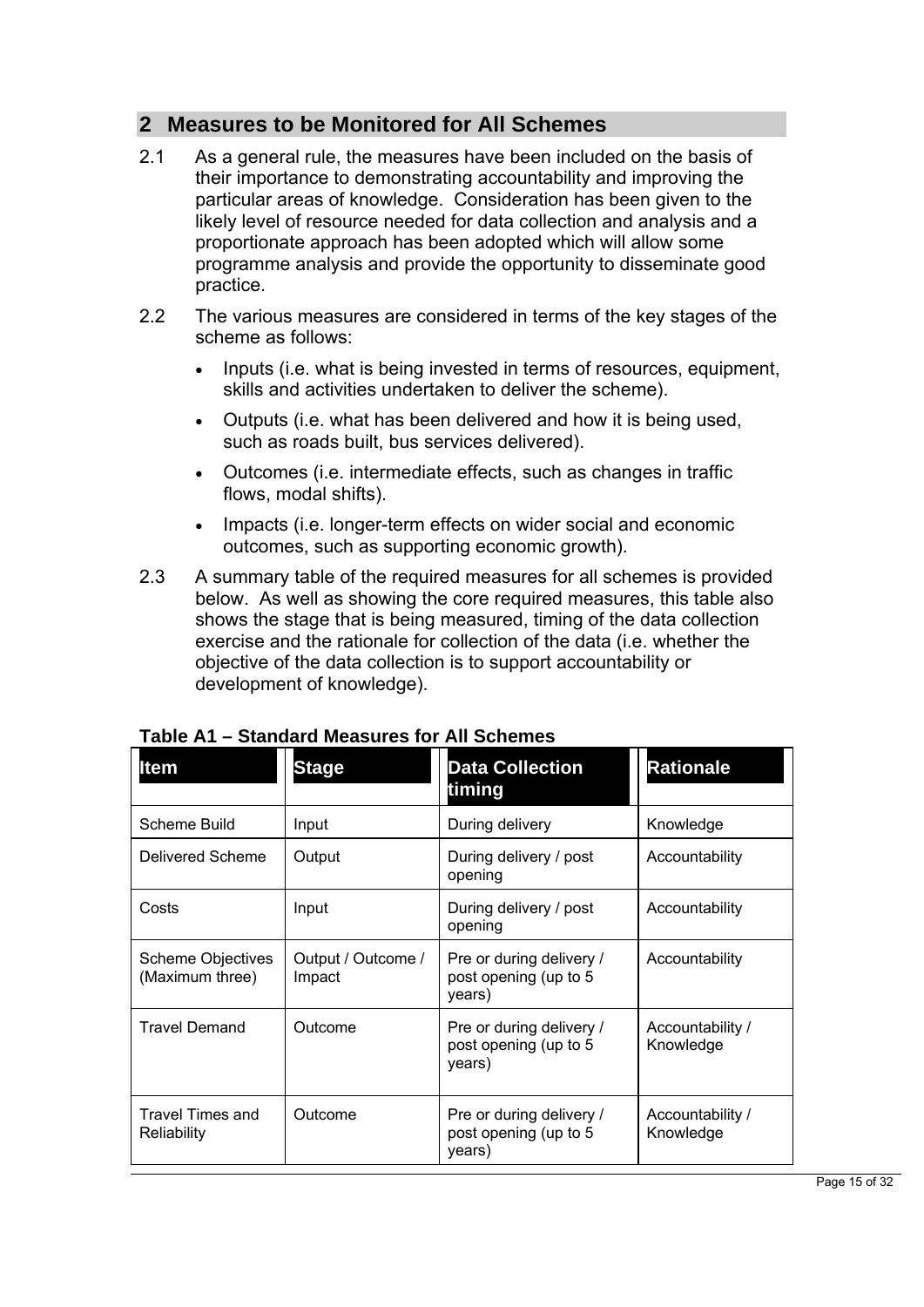| Impact on the<br>Economy | Impact | Pre or during delivery /<br>post opening (up to 5<br>years) | Accountability /<br>Knowledge |
|--------------------------|--------|-------------------------------------------------------------|-------------------------------|
| Carbon                   | Impact | Pre or during delivery /<br>post opening (up to 5<br>years) | Accountability /<br>Knowledge |

#### **3 Details of the Standard Measure Requirements**

#### **Scheme Build**

- 3.1 Information that would need to be provided:
	- Programme/project plan assessment, including measures of delivery at key milestones (e.g. implementation log);
	- Stakeholder management approaches and lessons learnt from this;
	- Risk management effectiveness (assessing impacts from the risk register); and,
	- Assessment of whether the scheme is on track to deliver the anticipated benefits and details of any benefits realised.
- 3.2 The scheme build material will help inform the assessment of the project management in place for the scheme. It will also help the Department to identify good practice in this area and share this through meta-analysis and reporting.
- 3.3 It would be expected that the reporting of such material would be included in the 'One Year After' report (released 1-2 years post scheme implementation).

#### **Delivered Scheme**

- 3.4 Information to be provided:
	- A full description of implemented scheme outputs; including a clear map of the overall scheme and maps of individual elements if appropriate;
	- Identification of any changes to the scheme since funding approval. For example, changes to route and/or design of the scheme and details of the reasons for any such changes;
	- If relevant, identification of any changes to assumptions on fare levels or provision of services by operators and provision of any evidence and/or analysis available for the reason for any such changes;
	- An assessment of whether the scheme has reached the intended beneficiaries; and,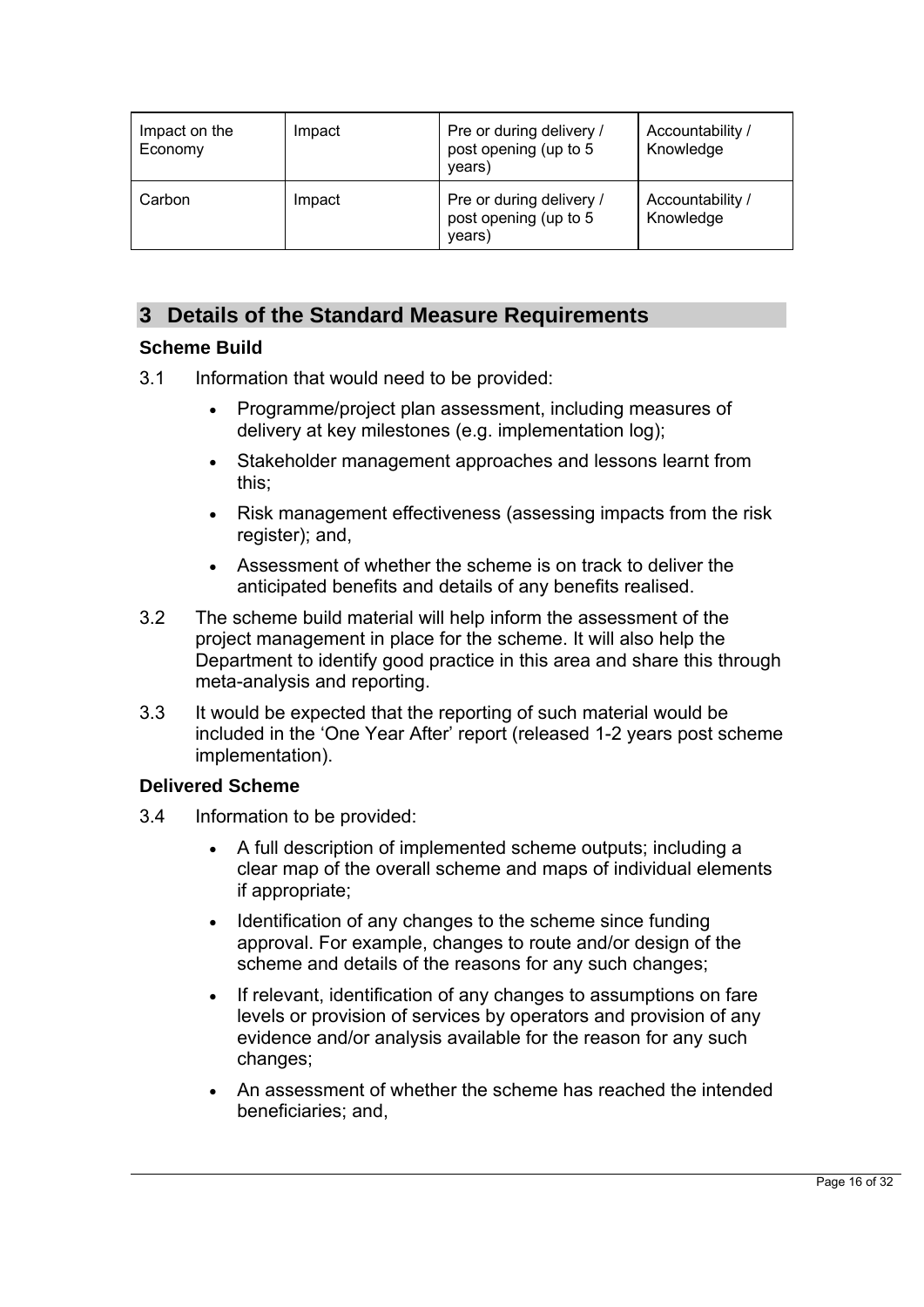- Identification of changes to mitigation measures (e.g. on landscape, noise mitigation, etc,) with a clear description of the changes and the reasons for implementation.
- 3.5 The assessment of the scheme outputs will help assess scheme delivery, identify any changes to scope and design of the originally envisaged scheme and identify the reasons for such changes. It will also help the Department to identify good practice in this area and share this through meta-analysis and reporting.
- 3.6 It would be expected that this measure would be included in the 'One Year After' report (released 1-2 years post scheme implementation).

#### **Outturn Costs**

- 3.7 Information that would need to be provided:
	- Outturn investment costs broken down into elements in a similar form as for the Major Scheme funding bid;
	- Analysis of manifestation of identified risk in the elements of investment costs;
	- Identification of cost elements with savings and identification of the reasons for cost savings;
	- Analysis of cost elements with overruns and identification of the reasons for cost overruns;
	- Outturn operating costs; including evidence of differences between outturn and forecasts and identification of any reasons for the differences, and,
	- Outturn maintenance or other capital costs compared with forecasts and any unanticipated costs identified. The causes of any variations from forecast costs should be analysed.
- economic case. 3.8 The cost material will help in evaluation of the scheme finances and the
- 3.9 It would be expected that the reporting of most of such material would be included in both the 'One Year After' report (released 1-2 years post scheme implementation) and a final report (released approximately five years after scheme implementation); although a clear picture on operating costs is only likely to be available in time for the final report.

#### **Scheme Objectives**

- 3.10 Information that would need to be provided:
	- Up to three main objectives of the scheme should be identified and appropriate metrics agreed for measurement of achievement $17$ ;

<span id="page-16-0"></span> $\overline{a}$  $17$  In some cases it may be appropriate to monitor scheme objectives using the standard measures outlined in this appendix.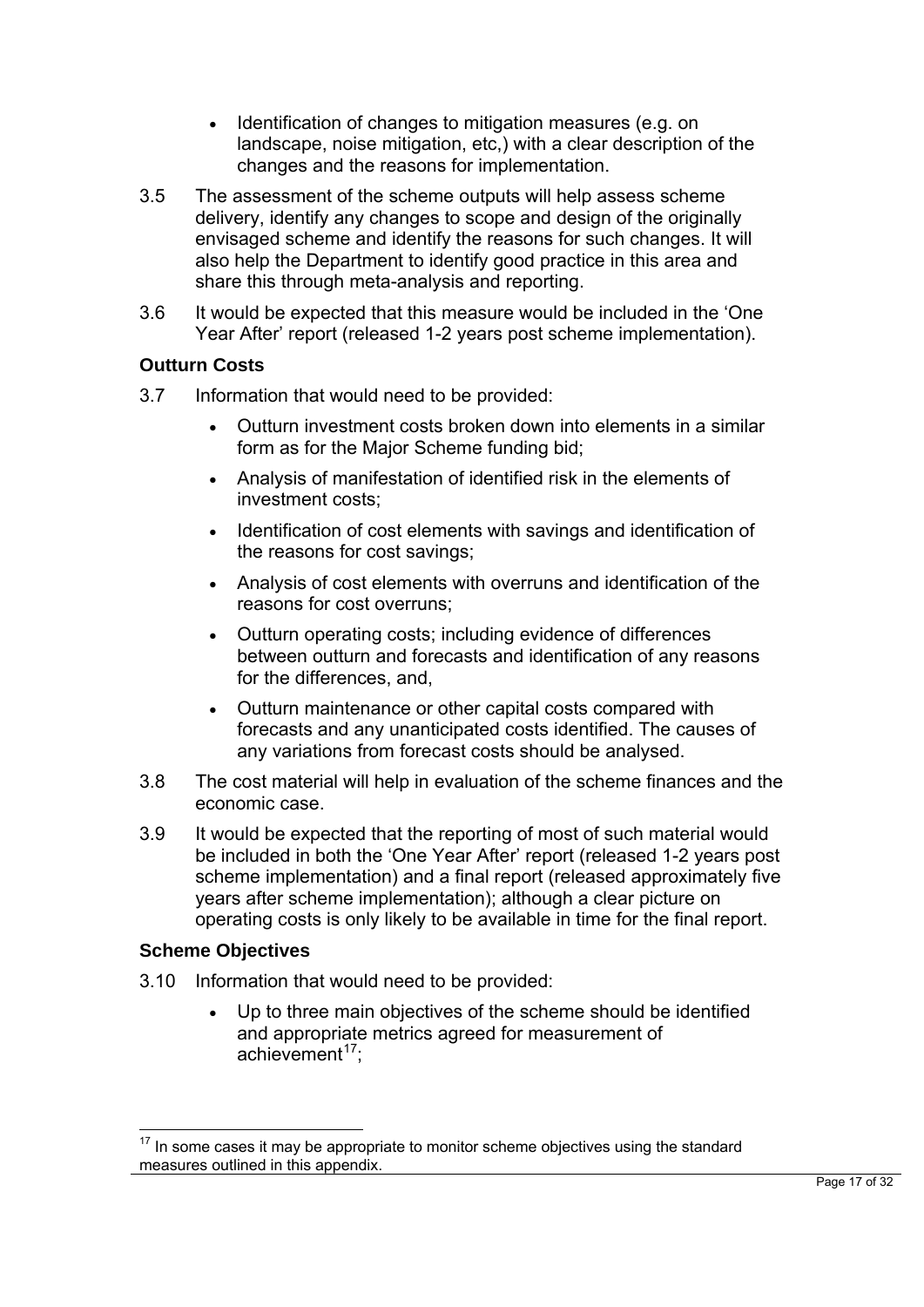3.11 The identification of the main objectives should be consistent with the Best and Final Funding Bid submitted to the Department. The objectives should be monitored to assess whether the anticipated changes have occurred as forecast. It is expected that assessment of these metrics would be included in both the 'One Year After' report (released 1-2 years post scheme implementation) and a final report (released approximately five years after scheme implementation); although this will clearly be dependent on the nature of the scheme objectives.

#### **Impact of Scheme on Travel Demand**

- 3.12 Information that would need to be considered would include:
	- Road traffic flows in the corridors of interest, including analysis of the difference between outturn results and scheme forecasts at both route and screenline level;
	- Patronage of the public transport system in the area of interest (e.g. bus passenger flows, tram passenger flows etc.), including analysis of the difference between outturn results and scheme forecasts at both route and screenline level (i.e. identification of abstraction from pre-existing services);
	- Counts of pedestrians and cyclists.
- 3.13 The scheme demand information will help in the assessment of whether the scheme has had the anticipated effect on travel patterns.
- 3.14 It would be expected that the reporting of changes to this measure would be included in both the 'One Year After' report (released 1-2 years post scheme implementation) and the final report (released approximately five years after scheme implementation).

#### **Travel times and Reliability**

- 3.15 Information that would need to be provided includes:
	- Travel times in the corridors of interest, including analysis of the difference between outturn results and scheme forecasts at route level;
	- Variability of travel times in the corridors of interest, and if applicable, analysis of the difference between outturn results and scheme forecasts at route level.
- 3.16 Consideration will need to be given to the modal coverage of such data collection and this would be agreed in the Monitoring and Evaluation Plan.
- 3.17 The effect of the scheme on travel times and reliability will help in understanding whether the scheme has had the anticipated affect on travel times.
- 3.18 It would be expected that the reporting of such material would be included in both the 'One Year After' report (released 1-2 years post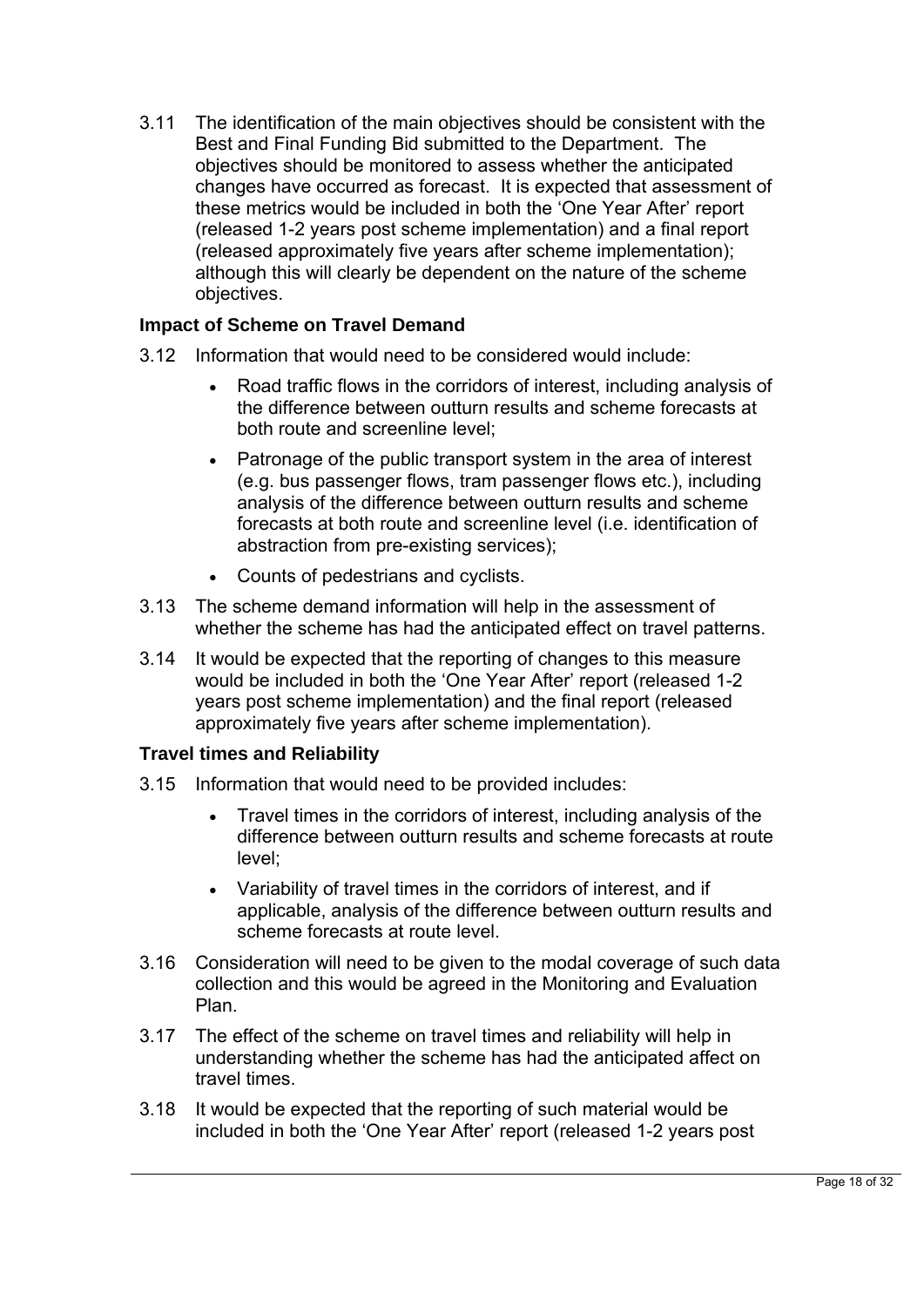scheme implementation) and the final report (released approximately five years after scheme implementation).

#### **Impacts on the Economy**

- 3.19 Promoters will be required to monitor and report information which shows how the scheme is contributing to economic growth. The Department is expecting Local Authorities to take a lead in developing metrics which could be employed and would be useful for both local accountability and to provide an evidence base at a programme level.
- 3.20 In monitoring the impact of the scheme on the economy, it is expected that consideration will be given to the following types of metrics (as well as those outlined above):
	- Travel times / accessibility changes to businesses;
	- Employment levels; and,
	- Rental values.
- 3.21 The above is a far from exhaustive list, and the Department will be looking to learn from approaches put forward by schemes promoters in their Monitoring and Evaluation plans, to develop proportionate measures that can be applied consistently across the programme.
- 3.22 It would be expected that the reporting of such material would be included in both the 'One Year After' report (released 1-2 years post scheme implementation) and the final report (released approximately five years after scheme implementation).

#### **Carbon**

- 3.23 Information that would need to be provided:
	- Effect of the scheme on carbon in the area of interest (we anticipate that this will be modelled based on demand/vehicle speed information) and analysis of the difference between outturn results and scheme forecasts.
- 3.24 It would be expected that the reporting of such material would be included in both the 'One Year After' report (released 1-2 years post scheme implementation) and the final report (released approximately five years after scheme implementation).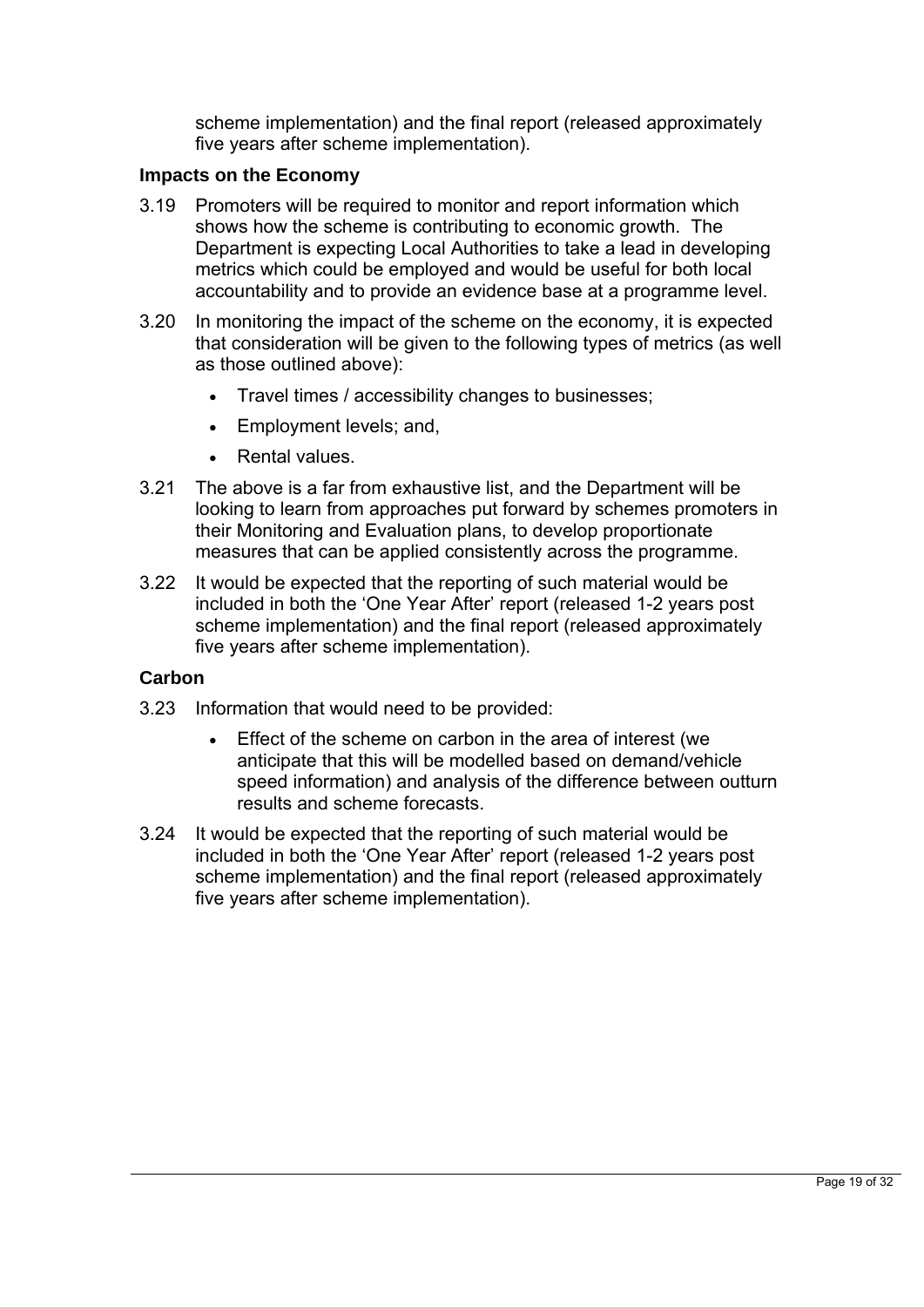#### *APPENDIX 2 – Enhanced Monitoring*

#### **1 Details of Enhanced Monitoring Requirements**

- 1.1 It is expected that some schemes will undertake enhanced monitoring in addition to the standard measures. These are schemes which have an expected outturn cost of over £50m (as estimated at the time of the Full Approval application), or schemes which are anticipated to have a significant impact on particular measures.
- 1.2 The level of impact of any scheme on these measures should be identified and agreed as part of the Monitoring and Evaluation Plan, where a case should be made for inclusion or exclusion of each of these measures in the monitoring of the scheme.
- 1.3 In making the case, the sensitivity of results needs to be considered. For example, if a scheme has an effect in an Air Quality Management Area, that would be a compelling argument for inclusion of local air quality in the monitoring and evaluation of the scheme.
- 1.4 The measures that fall into this category are shown in the summary table below. As well as showing the measures required this table also shows the stage that is being measured, timing of the data collection exercise and the rationale for collection of the data (i.e. whether the objective of the data collection is to support accountability or development of knowledge).

| <b>Item</b>       | <b>Stage</b> | <b>Collection timing</b>                                    | <b>Rationale</b>              |
|-------------------|--------------|-------------------------------------------------------------|-------------------------------|
| <b>Noise</b>      | Impact       | Pre or during delivery /<br>post opening (up to 5<br>years) | Accountability /<br>Knowledge |
| Local Air Quality | Impact       | Pre or during delivery /<br>post opening (up to 5<br>years) | Accountability /<br>Knowledge |
| Accidents         | Impact       | Pre or during delivery /<br>post opening (up to 5<br>years) | Accountability /<br>Knowledge |

#### **Table A2 – Enhanced Monitoring Measures**

#### **Noise**

- 1.5 Information that would need to be provided:
	- Effect of the scheme on noise levels at important receptor locations and analysis of the difference between outturn results and scheme forecasts.
- 1.6 It would be expected that the reporting of such material would be included in both the 'One Year After' report (released 1-2 years post scheme implementation) and the final report (released approximately five years after scheme implementation).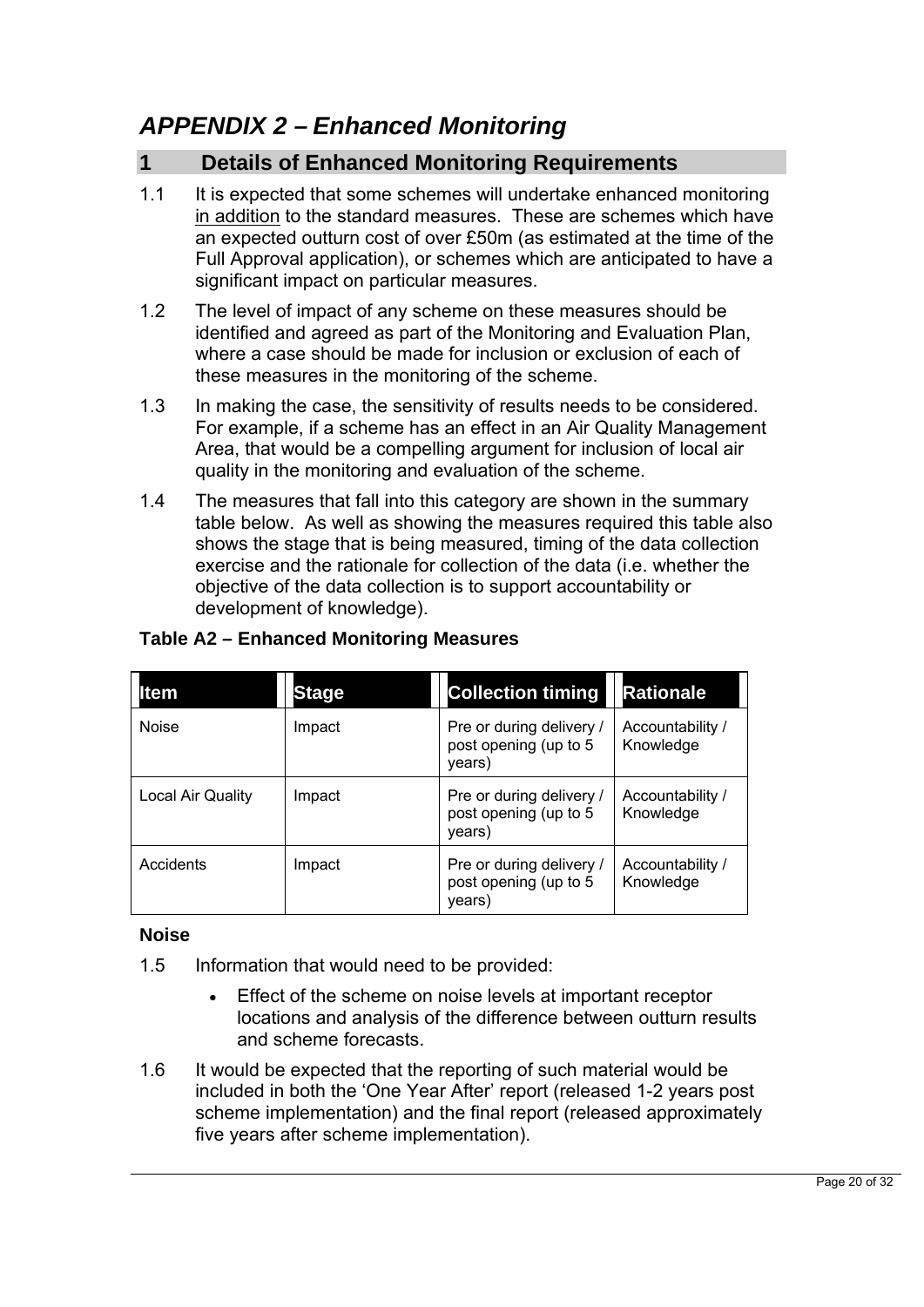#### **Local Air Quality**

- 1.7 Information that would need to be provided:
	- Effect of the scheme on local air quality in the area of interest and analysis of the difference between outturn results and scheme forecasts; particular attention would need to be paid to Local Air Quality Management Areas.
- 1.8 It would be expected that the reporting of such material would be included in both the 'One Year After' report (released 1-2 years post scheme implementation) and the final report (released approximately five years after scheme implementation).

#### **Accidents**

- 1.9 Information that would need to be provided:
	- Effect of the scheme on traffic accidents in the area of interest and analysis of the difference between outturn results and scheme forecasts.
- 1.10 It would be expected that the reporting of such material would only be included in the final report (released approximately five years after scheme implementation), as elapse time of this length would be required to enable statistically sound evidence of any change in accident rates to be identified.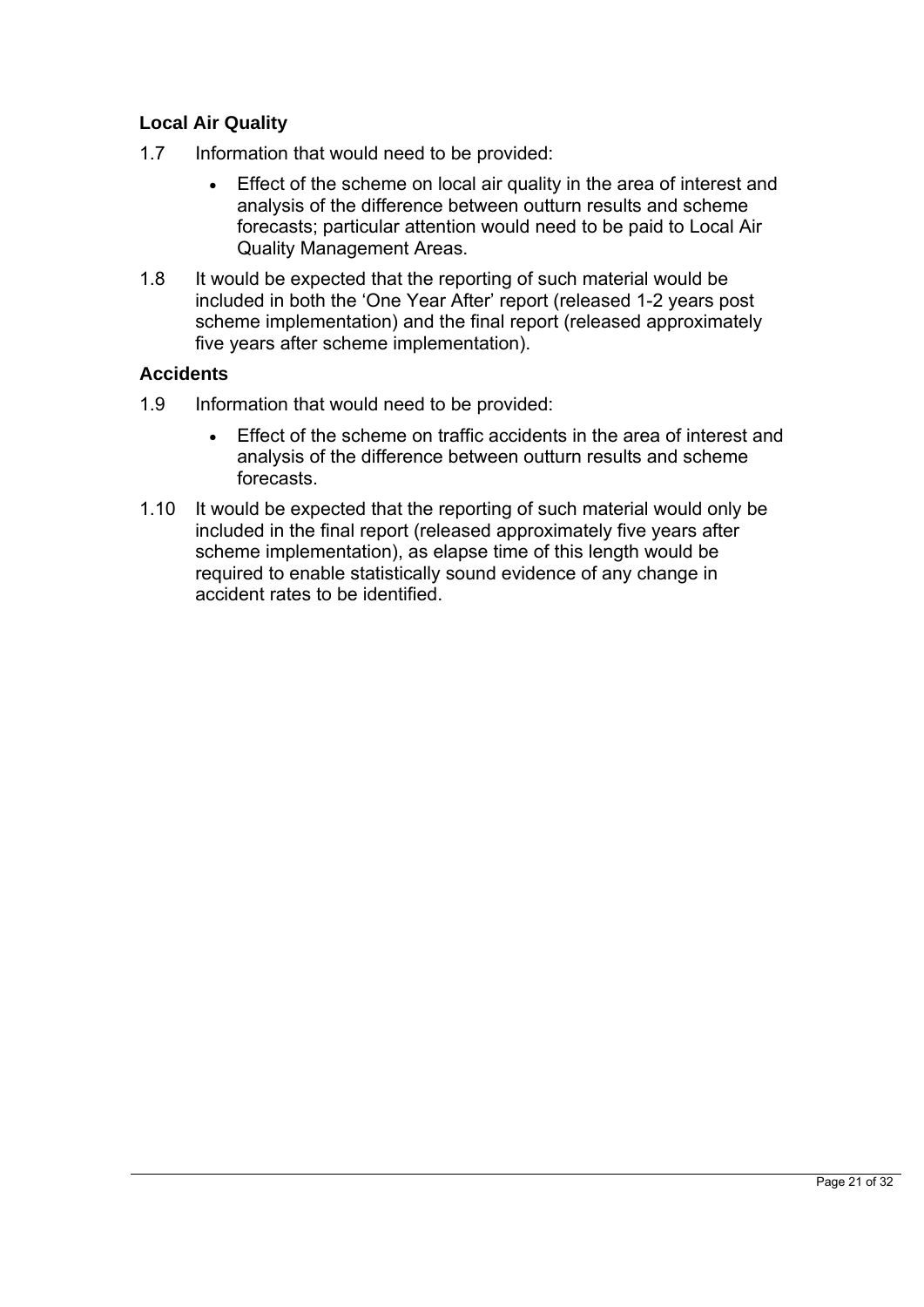#### *APPENDIX 3 – Fuller Evaluation*

#### **1 Key Assumptions**

#### **Evaluation approach**

#### *Impact Evaluation*

- 1.1 Scheme promoters delivering Development Pool and Supported Pool schemes which have been selected for fuller evaluation are expected to develop an evaluation approach which will provide reliable evidence of the extent to which the scheme has caused the changes observed in the outcomes and impacts and an assessment of any unintended impacts of the scheme<sup>[18](#page-21-0)</sup>.
- 1.2 Attributing the changes observed to the scheme should be a central consideration for the evaluation design. Scheme promoters should demonstrate how they have selected the most appropriate evaluation approach for delivering this. Where the scheme context is so complex that attribution is not possible, for instance because it is being delivered alongside other schemes which also influence the intended outcomes and impacts, the evaluation design should aim to demonstrate what level of contribution the scheme has made to the observed result.
- 1.3 In the circumstances where complementary schemes are being delivered and there are benefits in combining evaluation planning and data collection (e.g. cost savings), this will be acceptable, as long as the quality of the evaluation is not compromised and the effects of the individual schemes can be identified and assessed as far as possible.

#### *Process Evaluation*

1.4 All fuller evaluations should seek to learn lessons from the experience of implementing the scheme and assess whether the scheme has been delivered as intended in order to understand how the scheme has influenced the outcome and impact results observed. Therefore, all fuller evaluations are expected to include a process evaluation.

#### *Economic Evaluation*

- 1.5 All fuller evaluations should seek to value the benefits of the scheme and relate these to the cost of the intervention. These should be compared with the costs and benefits presented in the business case. The ex-ante appraisal model should be updated with outturn values and the underlying model assumptions should be updated based on the observed evidence in order to learn and share lessons for future scheme appraisal.
- 1.6 As far as possible, the economic evaluation should separate out the impacts of schemes funded by non-DfT sources.

<span id="page-21-0"></span> $\overline{a}$  $18$  This is in addition to standard and enhanced (if appropriate) monitoring.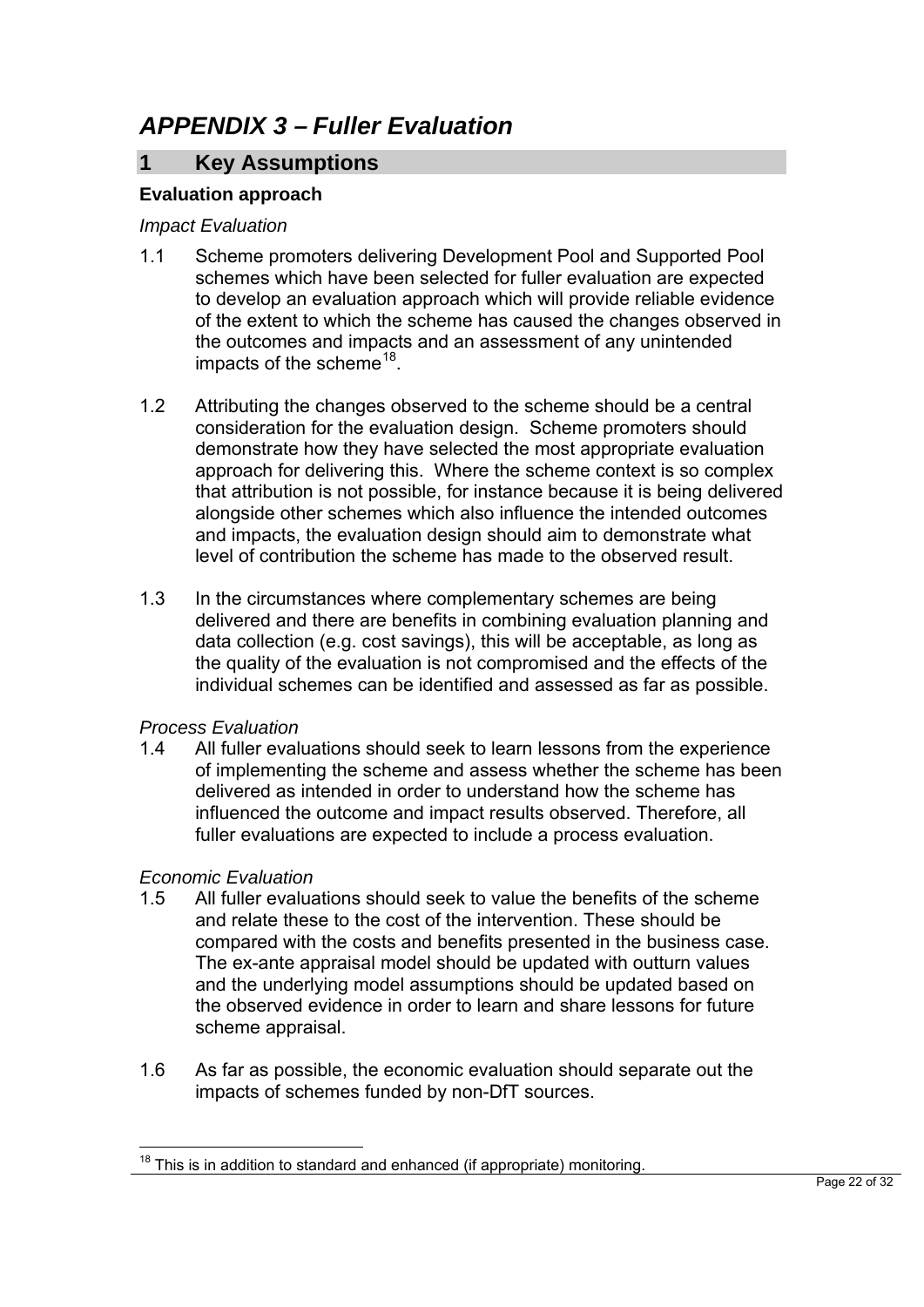#### **Timing for fuller evaluation data collection and reporting**

- 1.8 The timing of data collection and reporting will depend on the anticipated timeframe for the impacts to be observed and benefits to be realised. It will not be possible to directly observe some of the impacts or test some of the appraisal assumptions which have significantly long timeframes (e.g. traffic forecasts over the appraisal period), therefore measuring intermediate indicators will be important and these should be clearly set out in the monitoring and evaluation plan.
- 1.9 Just like the standard measures, baseline data collection will be important for fuller evaluations and the monitoring data collected is likely to be supplemented with primary data collection (e.g. surveys of the target population). The additional data collected for fuller evaluation is more likely to be bespoke to the needs of the evaluation. As with the monitoring data, the frequency of data collection is important and scheme promoters should seek to minimise the time lag between baseline measurement and scheme opening, as far as possible, to reduce the influence of other factors. However, baselines should be measured before any effects of the scheme are felt (e.g. if an existing route / service is closed during the implementation of the scheme). In order to triangulate with the data collected through the standard and enhanced monitoring, the timing of data collected for fuller evaluation should be kept as consistent as possible.
- 1.10 Post-scheme data collection will need to be timed to allow the scheme effects to be observed whilst enabling attribution. For instance, assessing traveller behaviour should be conducted around one year after scheme implementation because a longer time lag may risk other factors influencing the results. This means it is important to understand what the short-term effects of the scheme might be (using the logic map) and how to measure whether the scheme is on track to deliver the anticipated impacts. There will be other outcomes which may take longer to realise e.g. enabling local development and which may be better assessed over a longer timeframe. However, some interim assessment is beneficial after the first year (e.g. research with developers) to understand the role of the scheme in influencing the outcome.
- scheme implementation findings. 1.11 Process evaluation should be conducted during the scheme implementation stages and reported alongside the one year post -
- 1.12 Economic evaluation requires sufficient data to be collected on the costs and benefits so it may not be feasible to conduct and report on this analysis until the final report.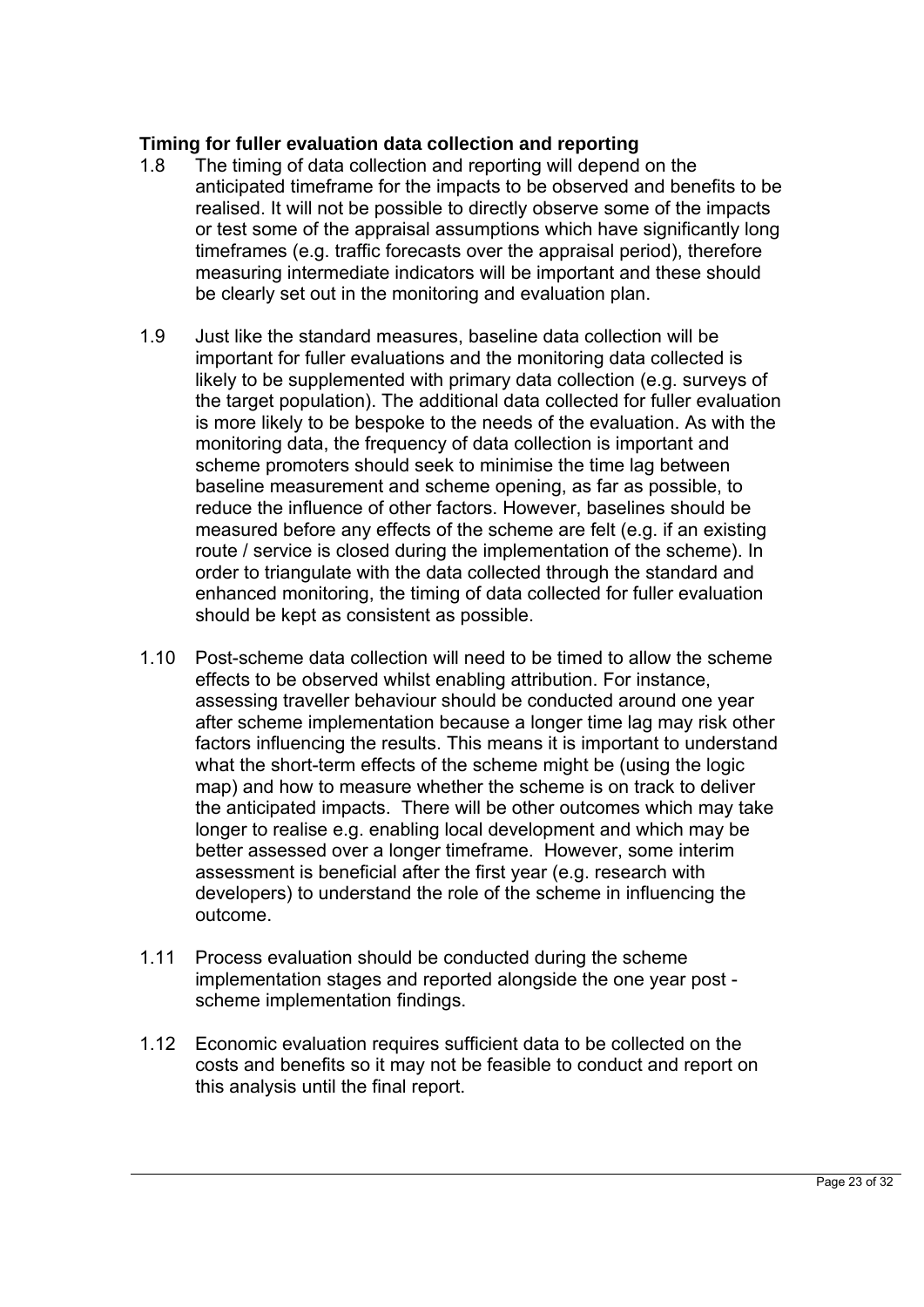#### **2 Evaluation design**

- 2.1 There are a range of schemes within the Local Authority Major Scheme programme which have been selected for fuller evaluation. Each scheme is unique and therefore the evaluation design will need to be bespoke to respond to the nature of the scheme, the local context and the research questions which scheme promoters have identified.
- 2.2 Whenever possible, scheme promoters are encouraged to share ideas / peer review with other Local Authorities evaluating similar types of schemes.
- 2.3 We recognise that it is not feasible to prescribe a standard evaluation approach which would be suitable for all schemes or would deliver evidence to meet a range of needs. However, the evaluation evidence has value beyond the specific scheme to generate and share lessons to be used by other Local Authorities and for DfT to assess the value of the programme. This requires a commitment to generating reliable evidence which can be transferred to other contexts.
- 2.4 The evaluation design should be proportionate to the scheme and therefore some of the smaller-scale schemes selected for fuller evaluation may have to prioritise which research questions their evaluation will address in order to effectively target resources.
- 2.5 The DfT will review and quality assure evaluation plans with the following in mind $19$ :
	- The scope of the evaluation and the research questions which it will answer;
	- The extent to which the evaluation design will deliver evidence to answer the research questions;
	- Whether the evaluation design is fit for purpose, in order to generate transferable evidence from which to learn lessons about scheme delivery, its outcomes and impacts and cost-effectiveness;
	- There is a clear and convincing justification as to why the approach proposed is the most appropriate within the circumstances of the scheme;
	- The suitability of the proposed data collection methods to generate the evidence required; and,
	- There is a clear vision about how the evidence will be used to answer the research questions and how the findings will be disseminated.

 $\overline{a}$ 

<span id="page-23-0"></span> $19$  This is not an exhaustive list.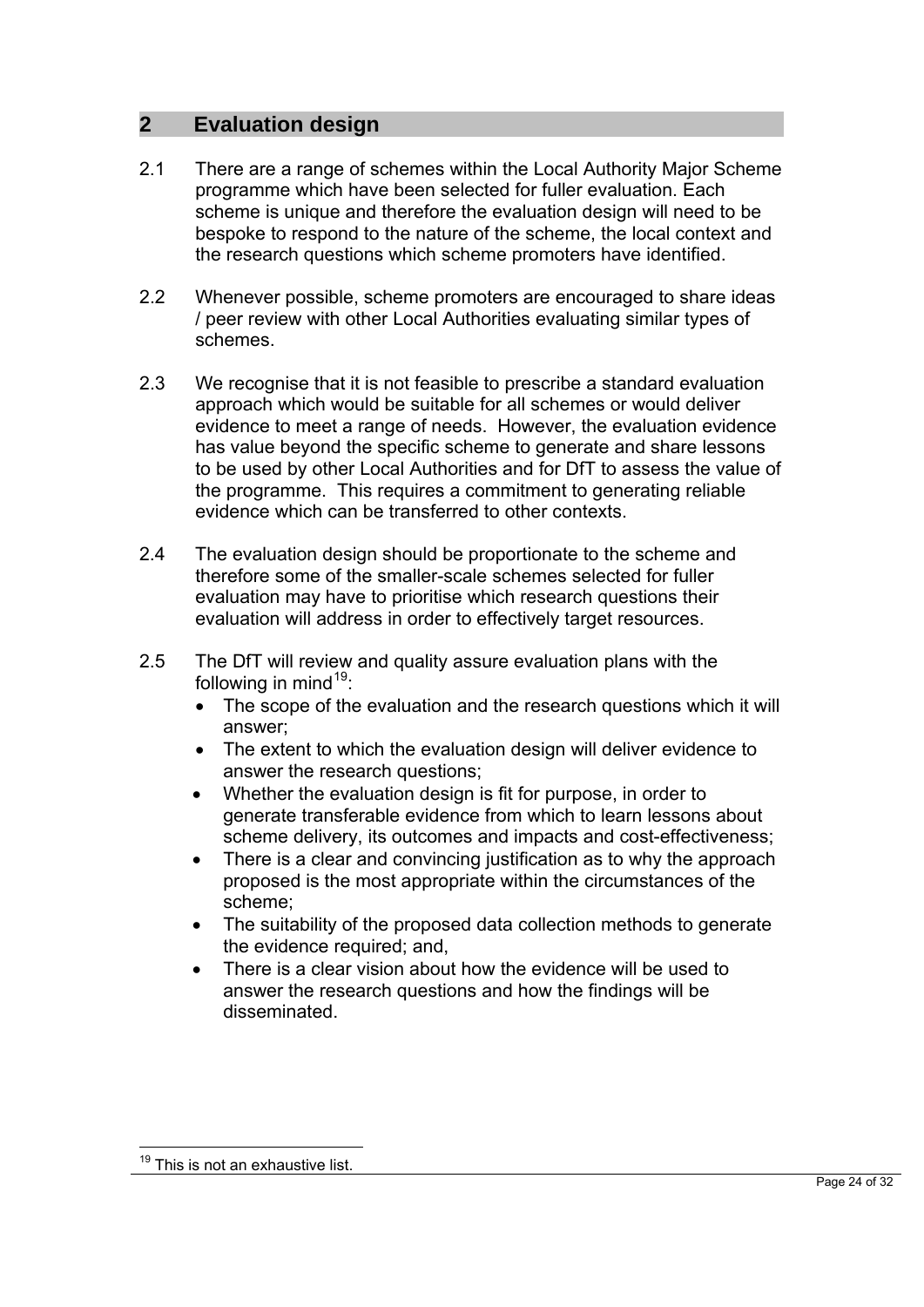#### **3 Components for fuller evaluation**

3.1 To aid comparability and transferability of findings between schemes, we have outlined below a range of components which are likely to be relevant to a number of schemes and some standards for assessing these (see Table A.3 for an overview). This is not an exhaustive list and may be developed over time, drawing on best practice examples from submitted Monitoring and Evaluation plans. Scheme Promoters are encouraged to develop these for their schemes (where appropriate) and also identify appropriate measures within their Monitoring and Evaluation plan. Table A.4, at the end of this section, provides details of key evidence gaps identified in consultation with Local Authorities. These may help scheme promoters consider the research questions for their scheme.

| <b>Item</b>                         | <b>Stage</b> | <b>Data collection</b><br>timing                 | <b>Rationale</b>                   |
|-------------------------------------|--------------|--------------------------------------------------|------------------------------------|
| Delivery process                    | Inputs       | During delivery                                  | Process and economic<br>evaluation |
| <b>Delivered</b><br>scheme          | Outputs      | During delivery / post<br>opening                | Process evaluation                 |
| Travel<br>behaviour                 | Outcomes     | Pre and post<br>opening                          | <b>Impact Evaluation</b>           |
| Impacts on the<br>Economy           | Impacts      | Pre and post<br>opening                          | Impact Evaluation                  |
| Impacts on<br>Carbon                | Impacts      | Pre and post<br>opening                          | Impact Evaluation                  |
| Scheme<br>objectives                | Impacts      | Pre and post<br>opening                          | Impact Evaluation                  |
| Outturn<br>appraisal<br>assumptions | Impacts      | Before or during<br>delivery and post<br>opening | Economic evaluation                |

#### **Table A.3 - Components for fuller evaluation**

#### **Delivery process**

- 3.2 A process evaluation should seek to go beyond a desk based review of key documents to encompass a systematic approach to obtaining feedback from key stakeholders, delivery partners and transport users / local communities / businesses using robust research methods.
- 3.3 Areas which should be routinely evaluated are:
	- **Scheme context** A detailed description of the context at the time of planning. Significant changes in the context should be documented during scheme construction to help determine whether similar results may be expected in other areas or whether the results are site specific.
	- **Scheme inputs** An assessment of the critical success factors and key obstacles to resourcing the scheme (to be considered in its widest sense of capital and revenue investment, staffing, skills / expertise, leveraging resources,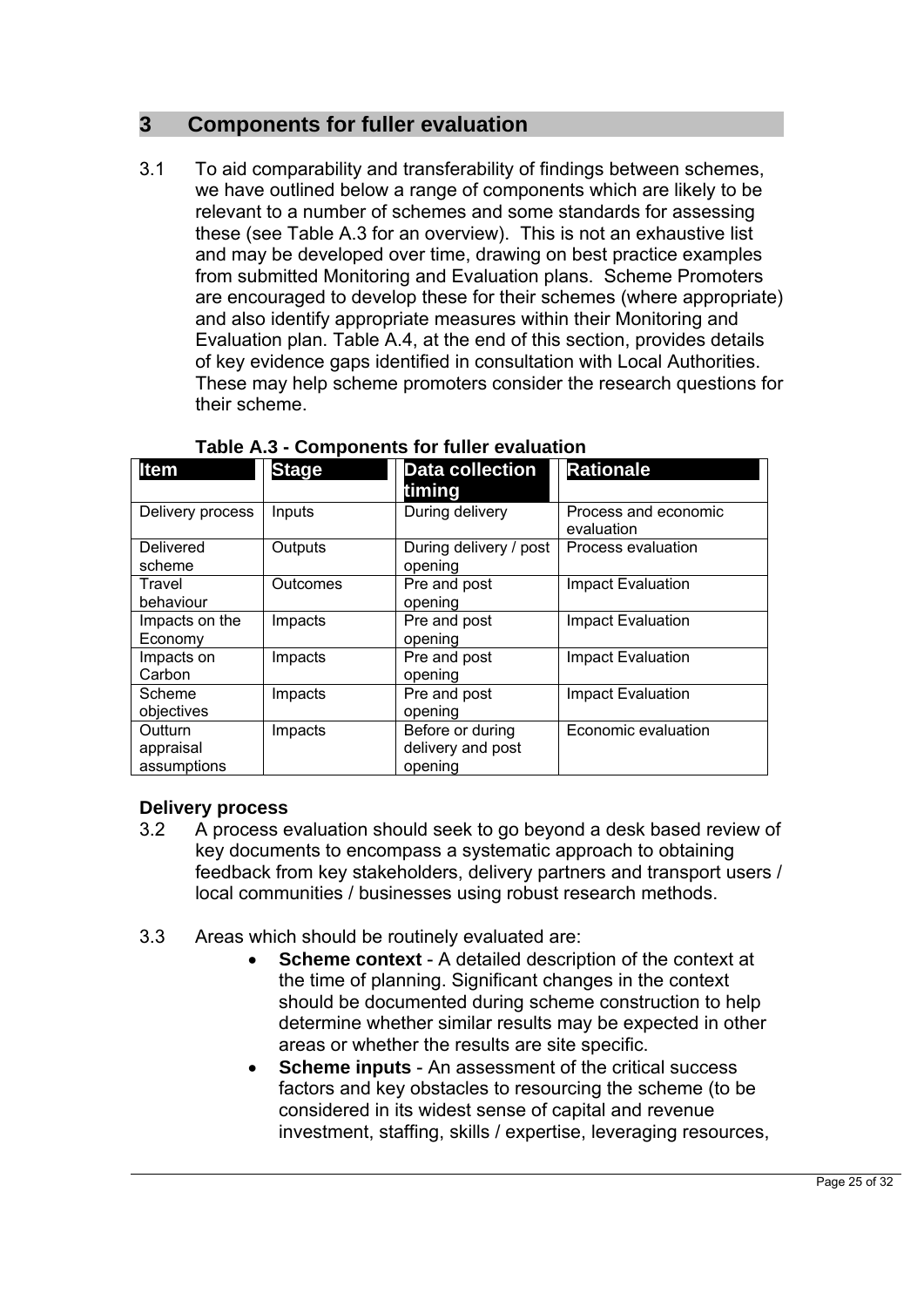securing approvals, accessing fit for purpose materials and services).

 **Risk management** - An assessment of the effectiveness of the risk management strategy and mitigation measures on key risks; for example, safety during construction, delays and any negative (perceived or real) impacts on transport users. local communities and businesses during construction. Depth case studies may be required to investigate significant risks or issues experienced during construction.

#### **Delivered scheme**

- 3.4 Areas which should be routinely evaluated are:
	- **Scheme outputs**  Evidence that the scheme has been delivered to the quality standard expected and meets the requirements set out in the business case, including the needs of stakeholders and end users.
	- **Assessment of causal pathway**  Evidence that the scheme has been delivered as intended and is on track to deliver the intended outcomes. In cases where the outputs differ from what was anticipated it is important to understand why and what the impacts of this will be on the delivery of the outcomes.

#### **Changes in travel behaviour**

#### *Mode shift*

- 3.5 This will build on the evidence generated through the objective measure of travel demand set out in the standard measures section, by demonstrating that assumptions about mode shift have been realised and understanding unintended effects. The evidence provided on mode shift is central to the analysis of scheme impacts (e.g. on the economy, carbon or health).
- 3.6 For example, this could be collected across the target population which is likely to be at a household level via a robust travel survey. This could be compared with a suitable comparison group, not affected by the scheme, in order to assess the additional impact of the scheme. If a comparison group is not feasible due to the nature of the scheme, then consideration should be made as to comparability with the [National](http://www.dft.gov.uk/statistics/series/national-travel-survey/)  [Travel Survey](http://www.dft.gov.uk/statistics/series/national-travel-survey/) at an appropriate level of disaggregation. This will require a comparable methodological approach (e.g. using household travel diaries).
- 3.7 The monitoring and evaluation plan should clearly present the survey design, sampling approach and analysis.

#### *Changes in destination*

3.8 Some schemes will lead to changes in trip destinations. For example, for employment or accessing services. Depending on the nature of the intended outcome, this data can be collected from employment sites or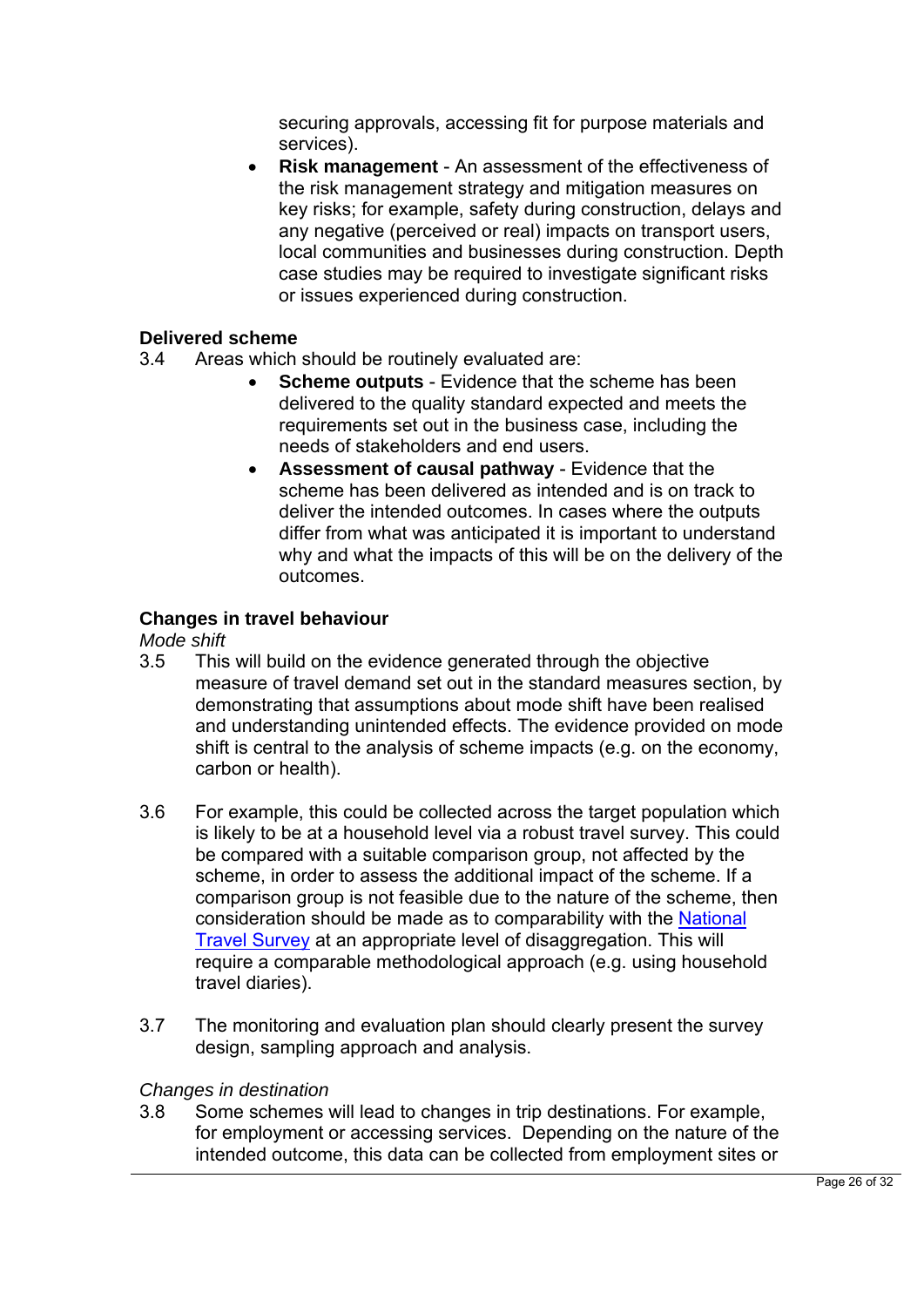households affected by the scheme compared with those not affected by the scheme, in the form of a representative survey approach. Where possible, it is recommended that this information is collected at the same time as assessing mode shift.

#### **Impacts on the economy**

- 3.9 Fuller evaluation should aim to deliver evidence about how the scheme has generated economic impacts. The standard measures set out in Appendix A are not suitable for attributing directly to the scheme on their own. This evidence needs to be triangulated with evidence collected on, for instance, self-reported changes to travel behaviour, objective measures of travel demand, journey times and reliability and evidence collected from local businesses representing employers, service providers, developers and freight industry.
- 3.10 The evaluation should be designed to measure the following (as applicable to the scheme design):
	- Congestion relief;
	- Increasing access to job opportunities and local services;
	- Facilitating local development; and,
	- Jobs created by the scheme directly through construction, and ongoing operation and indirectly by supporting business relocation and growth.
- 3.11 As with the standard measures, this list is still subject to further development by Local Authorities.

#### **Carbon Impacts**

3.12 Analysis of changes to travel behaviour should be used to supplement the analysis of carbon outlined in the standard monitoring section.

#### **Scheme objectives**

- 3.13 The scheme objectives identified for standard monitoring should be evaluated as part of the fuller evaluation.
- 3.14 The objective measurement of impacts on noise, local air quality and accidents has been set out in the enhanced monitoring. This can be further developed by measuring the experience of community members and their perceptions of these issues.

#### **Outturn Appraisal Assumptions**

- 3.15 Information that would need to be provided:
	- Comparison of the model forecast and appraisal assumptions with outturn values – for example GDP, fuel prices, fares.
	- Used together with other metrics (such as scheme demand, effect on journey times, outturn costs); analysis of the outturn Transport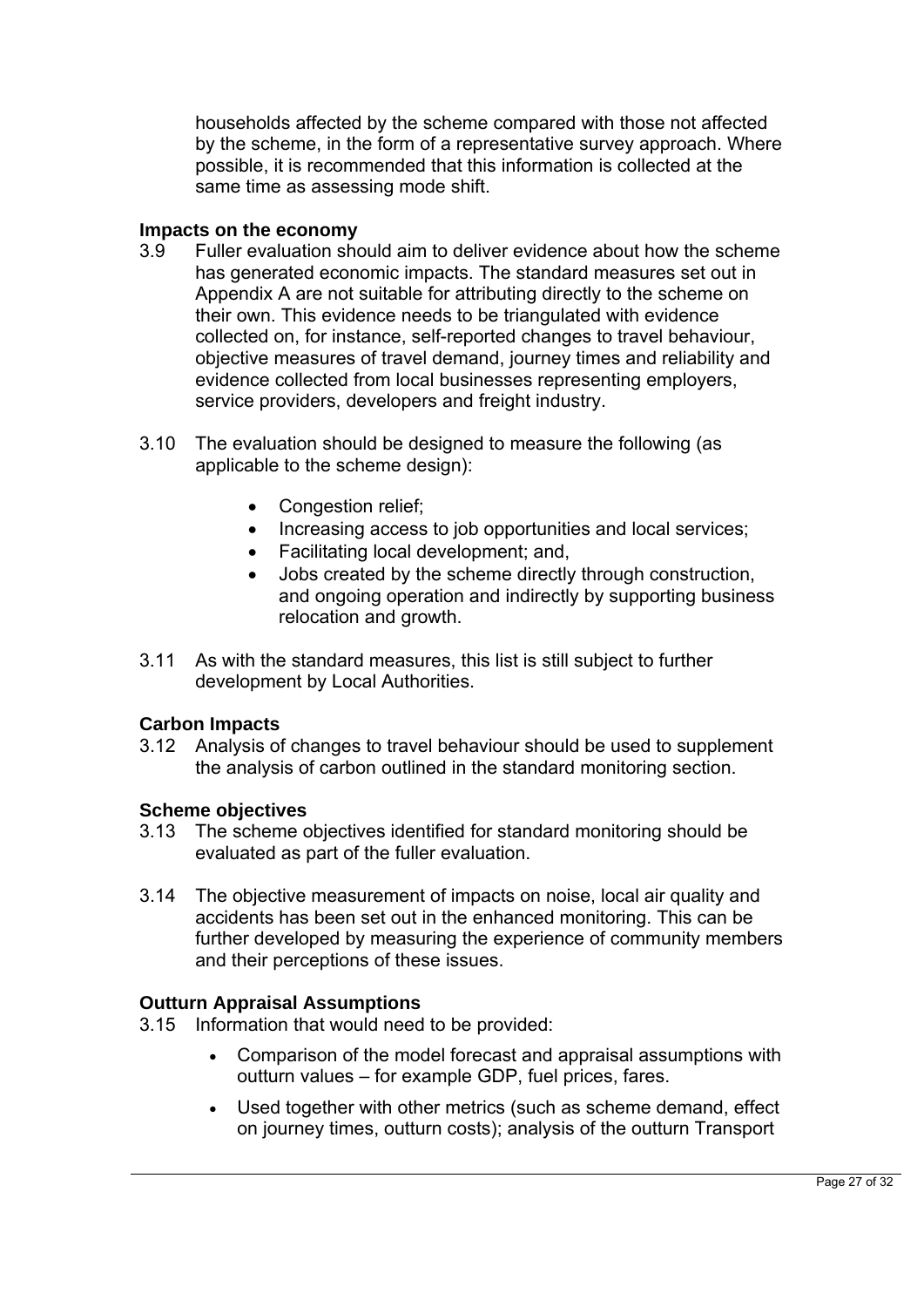Economic Efficiency (TEE) benefits and Benefits Cost Ratio compared with those projected in the Business Case.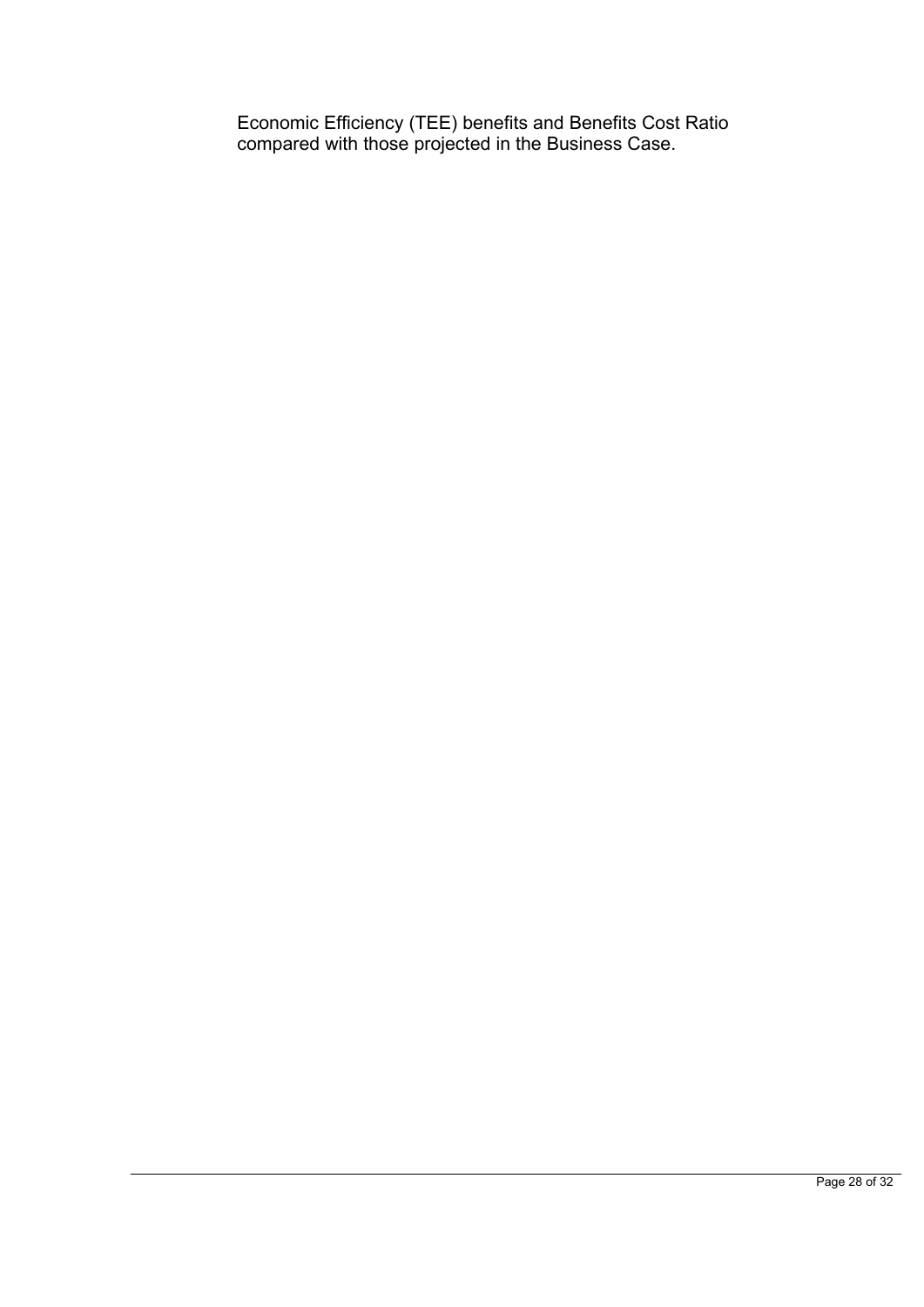| , , , , , , , ,<br><b>Evidence gap</b>                                             | <b>Research question(s)</b>                                                                                                                                                       |
|------------------------------------------------------------------------------------|-----------------------------------------------------------------------------------------------------------------------------------------------------------------------------------|
| 1. Empirical evidence of how economic<br>activity changes as a result of transport | a. How does the geographical distribution of economic activity<br>change?                                                                                                         |
| improvements                                                                       | b. What is the overall and net impact?                                                                                                                                            |
|                                                                                    | c. What are the effects on employment (scale and location),<br>regeneration?                                                                                                      |
|                                                                                    | d. Did dependent development occur within anticipated<br>timescales? What effects did this have on employment, land use,<br>land values and housing levels?                       |
| 2. Access to employment / services                                                 | a. Has the scheme delivered accessibility improvements to the<br>local population in the ways expected in appraisal?                                                              |
| 3. The impact of improved quality and                                              | a. What is the impact of improved quality?                                                                                                                                        |
| reliability to inform appraisal and demand<br>forecasts                            | b. To what extent have service enhancements shifted perceptions<br>towards different modes? Does this lead to mode shift / open up<br>new journeys by the mode?                   |
|                                                                                    |                                                                                                                                                                                   |
|                                                                                    | d. What impacts do schemes have on reliability (esp. public<br>transport) (actual and perceived) and how do passengers<br>respond?                                                |
| 4. Effectiveness of proposed mitigation<br>measures                                | a. Do planned mitigation measures (e.g. environmental /<br>landscape, social / distributional impacts or delivery risk) get<br>delivered as expected and how successful are they? |
| 5. Comparative effectiveness of schemes<br>in delivering strategic objectives      | a. Which types of schemes are the most effective in achieving /<br>contributing to the Dept's strategic objectives?                                                               |
| 6. Understanding of optimism bias linked to<br>the management of a scheme and cost | a. What are the reasons for cost overruns and how do promoters<br>respond to them?                                                                                                |
|                                                                                    | b. What can promoters do to reduce the likelihood and scale of<br>cost overruns?                                                                                                  |
| 7. Learning lessons from innovative<br>schemes                                     | a. How do schemes with complex interfaces / innovative<br>technology manage successful delivery?                                                                                  |
|                                                                                    | b. what is the combined effect of packages of measures?                                                                                                                           |
| 8. Dependent Transport                                                             | a. How do existing bus operators respond to public transport                                                                                                                      |
|                                                                                    |                                                                                                                                                                                   |
|                                                                                    | c. What is the impact on fares and competition within the market?                                                                                                                 |
| 9. Understand how local investment in                                              | a. What is the impact of schemes on the local tax base?                                                                                                                           |
| schemes are resourced to learn lessons<br>about future resourcing options          | b. To what extent are fare strategies used to maximise revenue of<br>economic welfare?                                                                                            |
| 10. Evidence of the VfM of Local Major<br>Schemes to inform case with HMT          | a. What are the benefits local major schemes?                                                                                                                                     |
|                                                                                    | b. Do they provide the VfM anticipated in appraisal? Are they over<br>/ undere timated in appraisal?                                                                              |
|                                                                                    | c. Do they provide wider benefits?                                                                                                                                                |

#### **Table A.4 Gaps in the existing evidence base**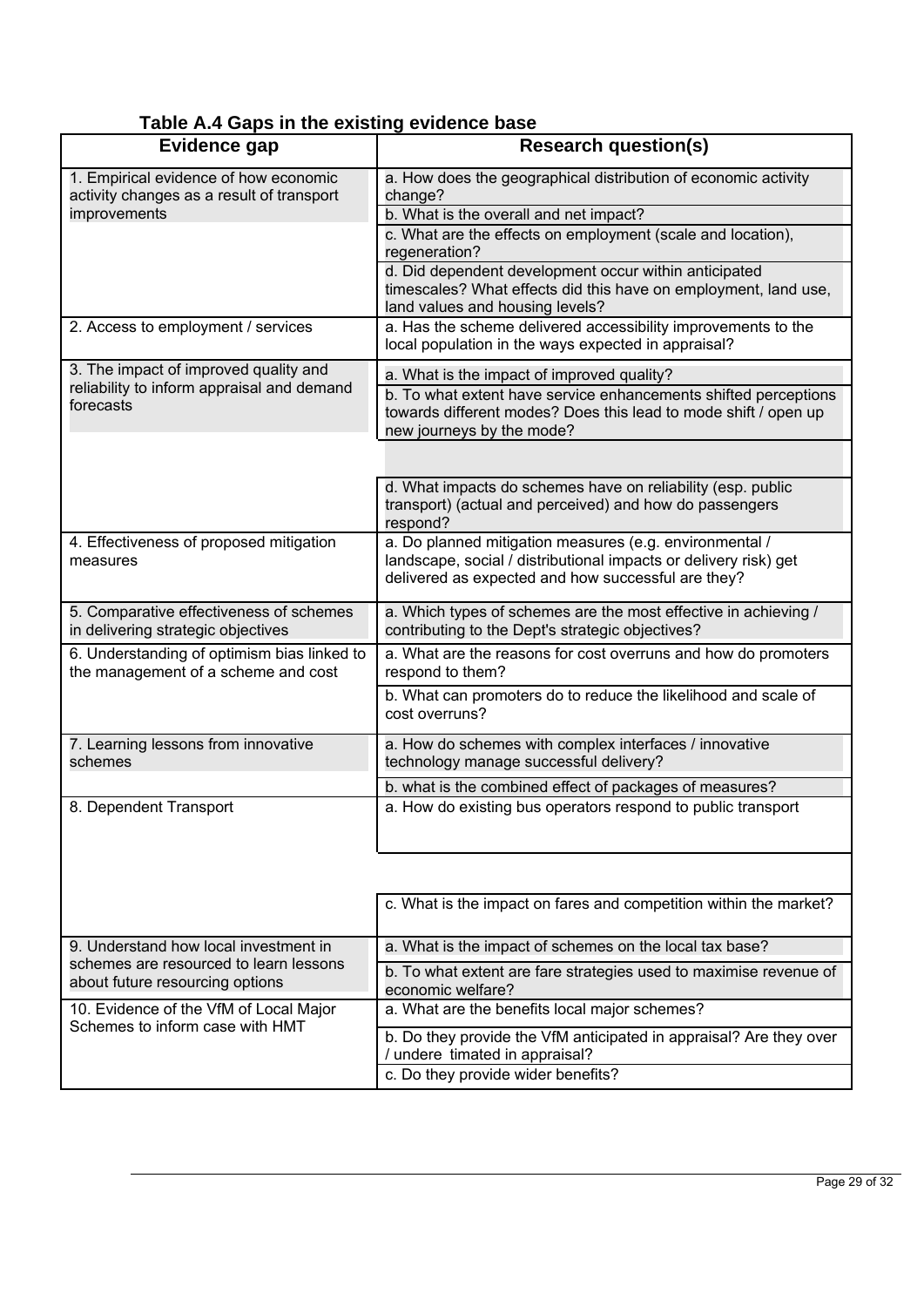#### **APPENDIX 4 - Schemes selected for fuller evaluation**

| <u>I able A.J Schemes selected for funer evaluation</u><br>Scheme | Scale       | Key evidence gaps<br>Scheme |           |             |
|-------------------------------------------------------------------|-------------|-----------------------------|-----------|-------------|
|                                                                   |             | nature                      |           |             |
|                                                                   |             |                             | Public    | Dependent   |
|                                                                   |             |                             | Transport | Development |
| A43 Corby Link Road                                               |             |                             |           |             |
| A6182 White Rose Way Improvement                                  |             |                             |           |             |
| Scheme (Doncaster)                                                |             |                             |           |             |
| <b>Bath Transportation Package</b>                                |             |                             |           |             |
| Beverley Integrated Transport Plan*                               |             |                             |           |             |
| Bexhill to Hastings Link Road*                                    |             | N                           |           |             |
| BRT Ashton Vale to Temple Meads                                   | $\sqrt{\#}$ |                             |           |             |
| (Bristol) *                                                       |             |                             |           |             |
| Camborne-Pool-Redruth Transport                                   |             | V                           |           | V           |
| Package*                                                          |             |                             |           |             |
| Chester Road (Birmingham)*                                        |             |                             |           |             |
| <b>Crewe Green Link Southern Section</b>                          |             |                             |           |             |
| (Crewe) *                                                         |             |                             |           |             |
| Croxley Rail Link (Watford) *                                     | V           | ٦                           |           |             |
| Darlaston (Walsall) *                                             |             | Ń                           |           |             |
| Ipswich Fit for the 21st Century                                  |             | ٦                           |           |             |
| Kingskerswell By-pass                                             |             |                             |           |             |
| (Devon/Torbay)                                                    |             |                             |           |             |
| Leeds New Generation Transport                                    | N           | V                           |           |             |
| (Trolleybus) *                                                    |             |                             |           |             |
| Leeds Rail Growth*                                                |             | V                           |           |             |
| Lincoln Eastern Bypass*                                           |             |                             |           |             |
| Manchester Cross City Bus                                         |             |                             |           |             |
| Morpeth Northern Bypass*                                          |             |                             |           |             |
| North Fringe to Hengrove Package                                  | $\sqrt{\#}$ |                             |           |             |
| BRT (Bristol) *                                                   |             |                             |           |             |
| Norwich Northern Distributor Road*                                |             | V                           |           |             |
| Pennine Reach (East Lancashire.                                   |             |                             |           |             |
| Rapid Transit) *                                                  |             |                             |           |             |
| Rochdale Interchange                                              |             |                             |           |             |
| South Bristol Link Phases 1&2*                                    | $\sqrt{t}$  | V                           |           |             |
| South Yorkshire Bus Rapid Transit                                 |             |                             |           |             |
| Phase 1 (Sheffield) *                                             |             |                             |           |             |
| Sunderland Strategic Corridor*                                    | ٧           | ٧                           |           |             |
| Tipner Interchange (Portsmouth)*                                  |             |                             |           |             |
| Worcester Integrated Transport                                    |             | V                           | V         |             |
| Scheme*                                                           |             |                             |           |             |
| Heysham to M6 Link Road*                                          | V           | V                           |           |             |
| Midland Metro - Birmingham City                                   | N           |                             | V         |             |
| <b>Centre Extension</b>                                           |             |                             |           |             |

**Table A.5 Schemes selected for fuller evaluation** 

\* These schemes will be required to undertake fuller evaluation should they be Fully Approved by the Department.

# These three schemes are being considered as a programme.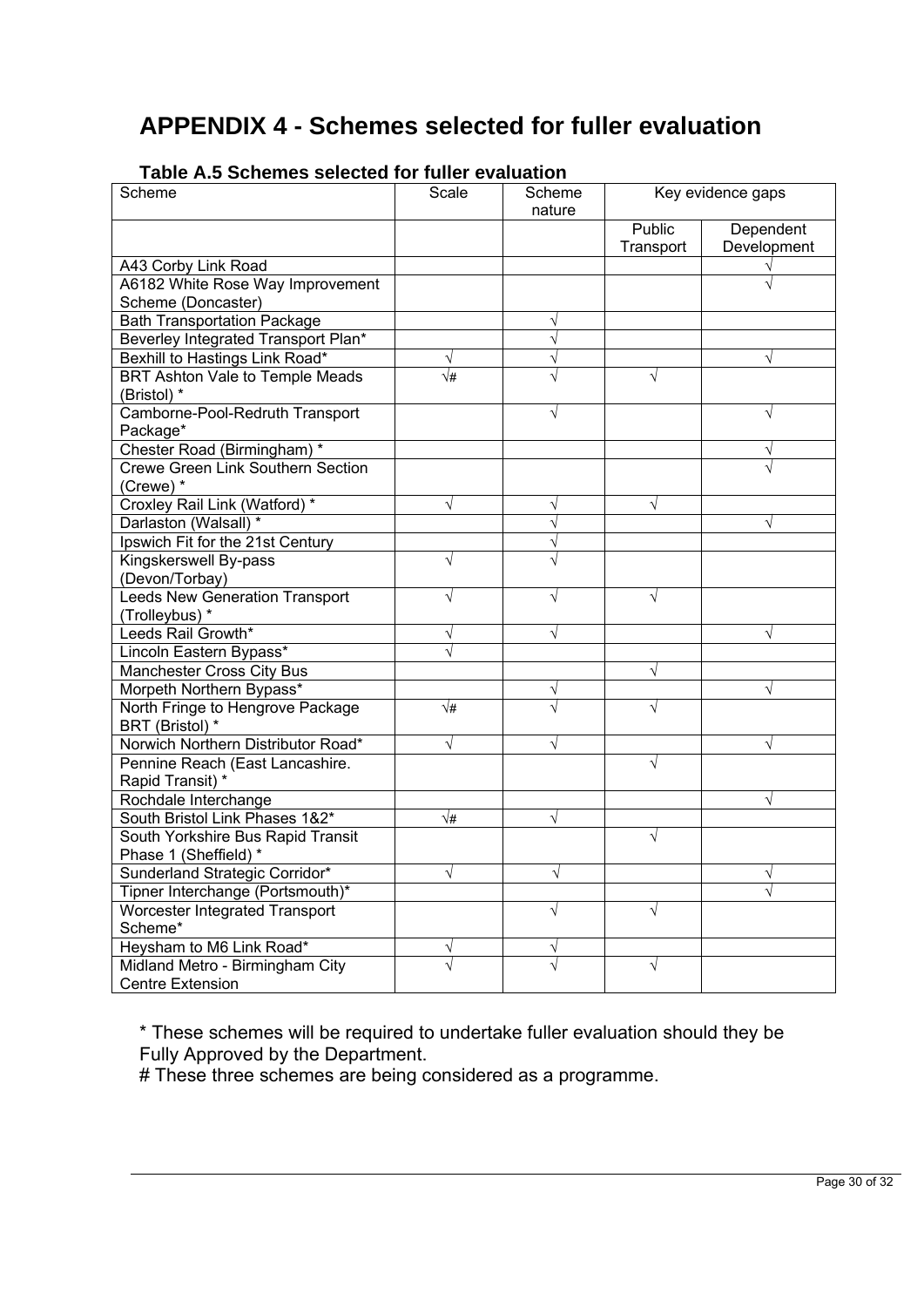- 1.1 The thresholds applied to the criteria are explained in more detail below:
	- Scale includes schemes which are expected to cost more than £50m.
	- Scheme nature includes schemes which are expected to cost more than £10m and the nature of the scheme is considered to be at least one of the following:
		- innovative;
		- have an adjusted benefit cost ratio of less than 2; and/ or,
		- have potential risks or sensitivities (particularly in the form of local opposition) which may affect scheme delivery and benefits realisation.
	- Key evidence gaps includes schemes which are expected to cost more than £10m and will generate evidence to inform key evidence gaps $^{20}$  $^{20}$  $^{20}$ ; either about the effectiveness of public transport initiatives or scheme outcomes on dependent development.

 $\overline{a}$ 

<span id="page-30-0"></span> $20$  There are other evidence gaps identified in Table A.4, but these are quite generic and are not specifically relevant for particular schemes.